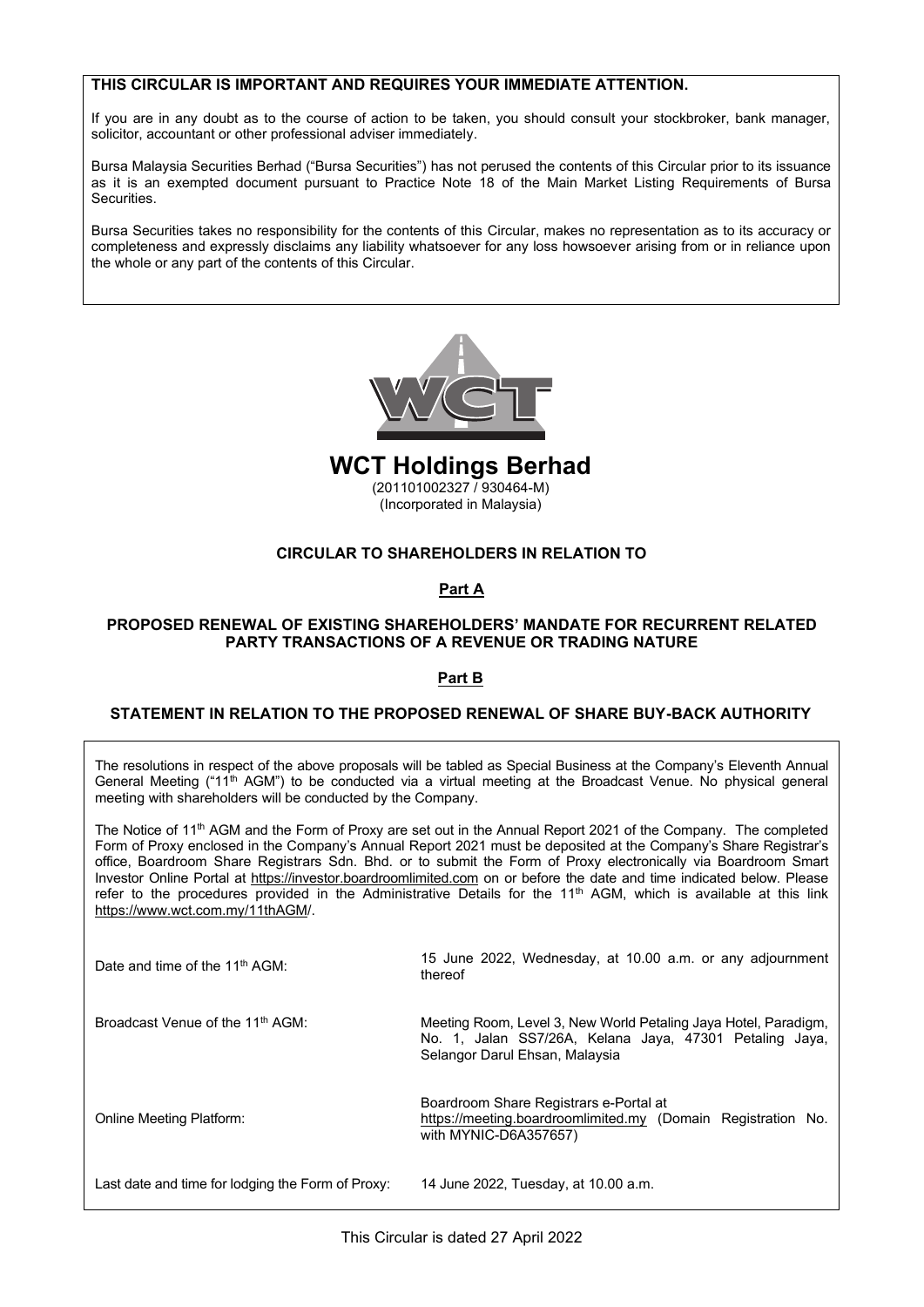#### \_\_\_\_\_\_\_\_\_\_\_\_\_\_\_\_\_\_\_\_\_\_\_\_\_\_\_\_\_\_\_\_\_\_\_\_\_\_\_\_\_\_\_\_\_\_\_\_\_\_\_\_\_\_\_\_\_\_\_\_\_\_\_\_\_\_\_\_\_\_\_\_\_\_\_\_\_\_\_ **DEFINITIONS**

Except where the context otherwise requires, the following definitions shall apply throughout this Circular/Statement:-

| Act                         |   | The Companies Act, 2016 as amended from time to time and any re-<br>enactment thereof                                                                                                                                                                                                                                                                                                                    |  |  |
|-----------------------------|---|----------------------------------------------------------------------------------------------------------------------------------------------------------------------------------------------------------------------------------------------------------------------------------------------------------------------------------------------------------------------------------------------------------|--|--|
| AGM                         |   | <b>Annual General Meeting</b>                                                                                                                                                                                                                                                                                                                                                                            |  |  |
| <b>Board</b>                |   | The Board of Directors of WCT                                                                                                                                                                                                                                                                                                                                                                            |  |  |
| <b>Bursa Securities</b>     |   | Bursa Malaysia Securities Berhad (200301033577 / 635998-W)                                                                                                                                                                                                                                                                                                                                               |  |  |
| Circular                    |   | Circular to shareholders of WCT dated 27 April 2022                                                                                                                                                                                                                                                                                                                                                      |  |  |
| Code                        |   | Malaysian Code on Take-Overs and Mergers, 2016 read together with the<br>Rules on Take-Overs, Mergers and Compulsory Acquisition and any<br>amendments made from time to time                                                                                                                                                                                                                            |  |  |
| Director(s)                 |   | Shall have the meaning given in Section 2 (1) of the Capital Markets and<br>Services Act, 2007 and for the purposes of Recurrent Related Party<br>Transactions includes any person who is or was within the preceding 6<br>months of the date on which the terms of the transactions were agreed<br>upon, a Director or a chief executive officer of the Company, its<br>subsidiaries or holding company |  |  |
| Dato' LTF                   |   | Dato' Lee Tuck Fook                                                                                                                                                                                                                                                                                                                                                                                      |  |  |
| <b>EPS</b>                  |   | Earnings per share                                                                                                                                                                                                                                                                                                                                                                                       |  |  |
| <b>Listing Requirements</b> |   | The Main Market Listing Requirements of Bursa Securities, as amended<br>from time to time and any re-enactment thereof                                                                                                                                                                                                                                                                                   |  |  |
| <b>LPD</b>                  |   | 31 March 2022, being the latest practicable date prior to the printing of this<br>Circular/Statement                                                                                                                                                                                                                                                                                                     |  |  |
| Major Shareholder(s)        | ÷ | A person who has an interest or interests in one or more voting shares in<br>the Company and the number or the aggregate number of those shares<br>is:-                                                                                                                                                                                                                                                  |  |  |
|                             |   | 10% or more of the aggregate of all the voting shares in the<br>a)<br>Company; or                                                                                                                                                                                                                                                                                                                        |  |  |
|                             |   | 5% or more of the aggregate of all the voting shares in the Company<br>b)<br>where such a person is the largest shareholder of the Company,                                                                                                                                                                                                                                                              |  |  |
|                             |   | including any person who is or was within the preceding 6 months of the<br>date on which the terms of the transaction were agreed upon, a Major<br>Shareholder of the Company as defined above or any other company<br>which is its subsidiary or holding company                                                                                                                                        |  |  |
|                             |   | For the purpose of this definition, "interest in shares" shall have the<br>meaning given in Section 8 of the Act                                                                                                                                                                                                                                                                                         |  |  |
| NА                          |   | Net assets                                                                                                                                                                                                                                                                                                                                                                                               |  |  |
| Person(s) Connected         |   | Shall have the same meaning as in Chapter 1.01 of the Listing<br>Requirements                                                                                                                                                                                                                                                                                                                            |  |  |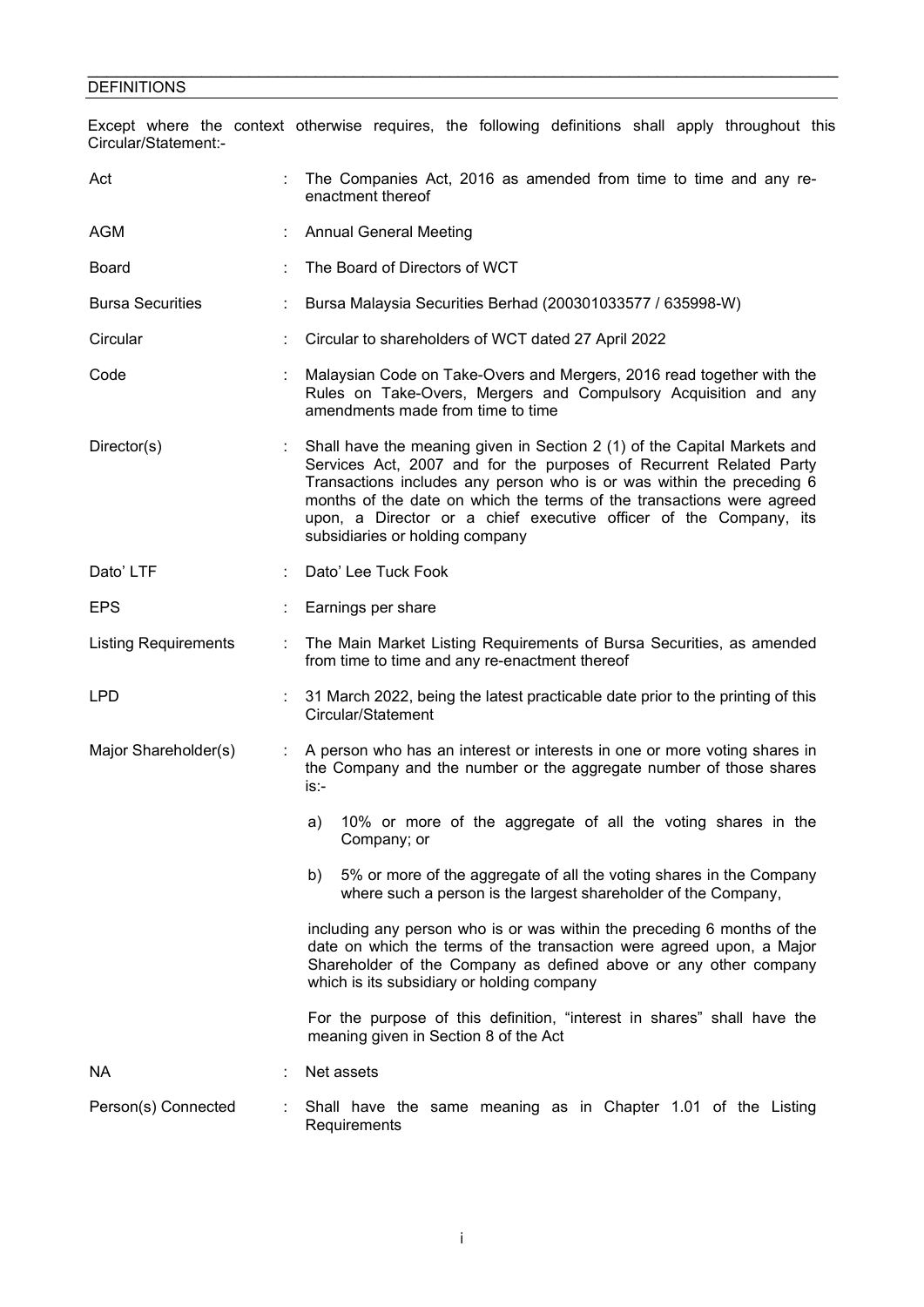| Proposed Renewal of<br>Share Buy-back Authority               |                             | Proposed renewal of authority to purchase the Company's own shares for<br>up to ten per cent (10%) of its total number of issued and paid-up ordinary<br>shares at any point of time                                                                                                 |
|---------------------------------------------------------------|-----------------------------|--------------------------------------------------------------------------------------------------------------------------------------------------------------------------------------------------------------------------------------------------------------------------------------|
| Proposed Renewal of<br><b>RRPT Mandate</b>                    | ÷.                          | Proposed renewal of existing shareholders' mandate for Recurrent<br>Related Party Transactions as specified in Section 2, Part A of this<br>Circular to be entered into by the WCT Group from the date of the<br>forthcoming AGM until the conclusion of the next AGM of the Company |
| <b>Purchased Shares</b>                                       |                             | Any WCT Shares to be purchased by the Company pursuant to the<br>Proposed Renewal of Share Buy-back Authority                                                                                                                                                                        |
| <b>Related Party or Related</b><br>Parties                    | ÷                           | A Director, a Major Shareholder or Person(s) Connected                                                                                                                                                                                                                               |
| <b>Recurrent Related Party</b><br><b>Transactions or RRPT</b> | ÷                           | Related party transactions which are recurrent, of a revenue or trading<br>nature and which are necessary for WCT Group's day-to-day operations<br>and are entered into in the ordinary course of business                                                                           |
| <b>RM</b>                                                     |                             | Ringgit Malaysia                                                                                                                                                                                                                                                                     |
| <b>RRPT Contracts from</b><br><b>Related Parties</b>          |                             | Has the meaning as described in Section 2.5(i), Part A of the Circular                                                                                                                                                                                                               |
| <b>RRPT Contracts to</b><br><b>Related Parties</b>            |                             | Has the meaning as described in Section 2.5(ii), Part A of the Circular                                                                                                                                                                                                              |
| Statement                                                     |                             | Statement to shareholders of WCT in relation to the Proposed Renewal of<br>Share Buy-back Authority                                                                                                                                                                                  |
| <b>Substantial Shareholders</b>                               | ÷                           | Has the meaning given in Section 136 of the Act                                                                                                                                                                                                                                      |
| Tan Sri LSC                                                   |                             | Tan Sri Lim Siew Choon                                                                                                                                                                                                                                                               |
| WCT or the Company                                            | ÷.                          | WCT Holdings Berhad (201101002327 / 930464-M)                                                                                                                                                                                                                                        |
| WCT Group or the Group                                        |                             | : WCT and its subsidiaries, collectively                                                                                                                                                                                                                                             |
| WCT Share(s) or the<br><b>Shares</b>                          | $\mathcal{L}^{\mathcal{L}}$ | Ordinary share(s) of WCT                                                                                                                                                                                                                                                             |
| <b>WCTB</b>                                                   |                             | WCT Berhad (198101000433/66538-K), a wholly-owned subsidiary of the<br>Company                                                                                                                                                                                                       |

# **THE REST OF THIS PAGE HAS BEEN INTENTIONALLY LEFT BLANK**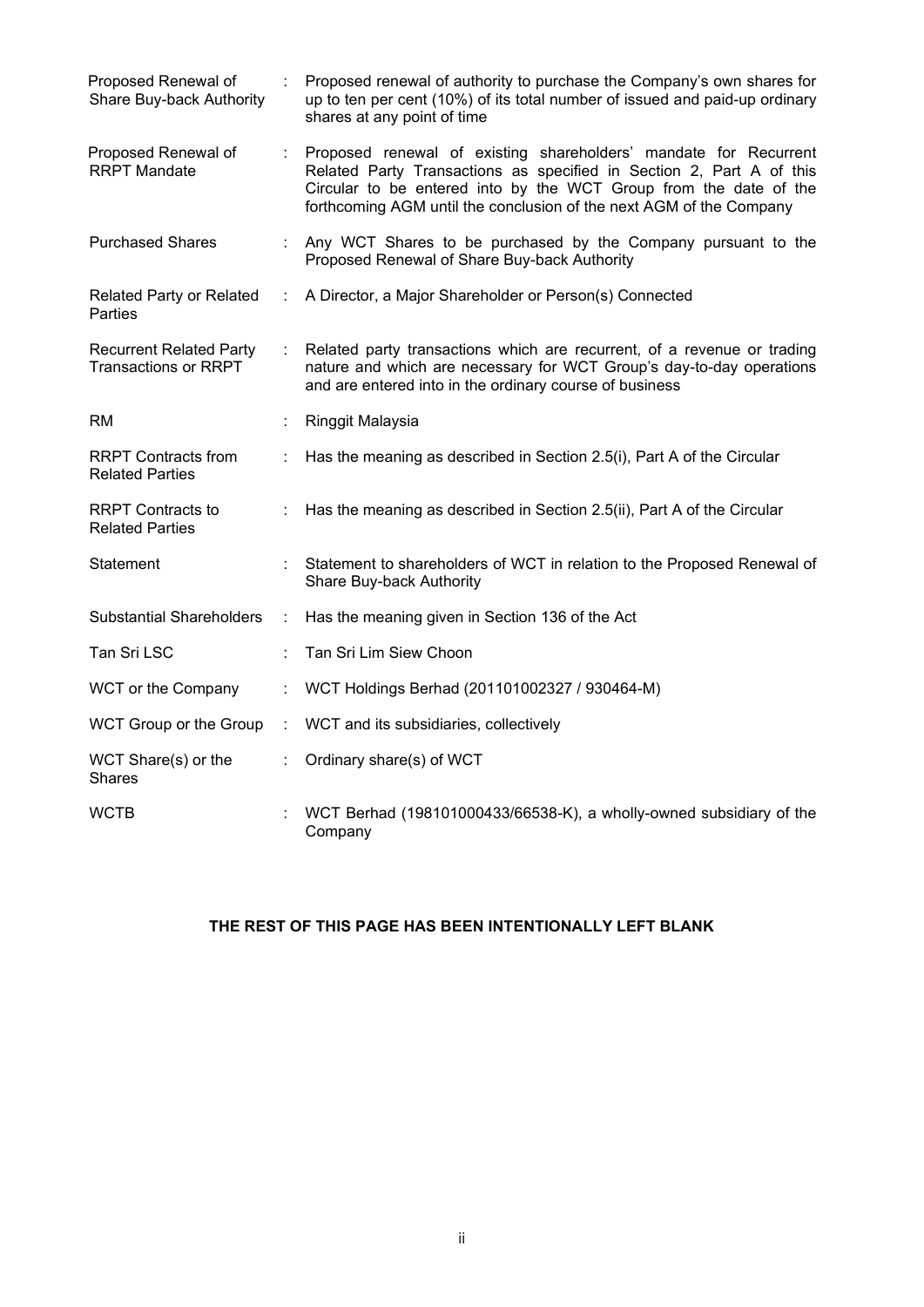|                 | <b>TABLE OF CONTENTS</b>                                                                                |                   |
|-----------------|---------------------------------------------------------------------------------------------------------|-------------------|
| PART A          |                                                                                                         |                   |
|                 | LETTER TO THE SHAREHOLDERS IN RELATION TO THE PROPOSED RENEWAL OF<br><b>RRPT MANDATE</b>                | <b>PAGE</b>       |
| 1.              | <b>INTRODUCTION</b>                                                                                     | 1                 |
| 2.              | DETAILS OF THE PROPOSED RENEWAL OF RRPT MANDATE                                                         | $\overline{2}$    |
| 3.              | RATIONALE AND BENEFITS OF THE PROPOSED RENEWAL OF RRPT MANDATE                                          | 7                 |
| 4.              | CONDITION FOR THE PROPOSED RENEWAL OF RRPT MANDATE                                                      | 8                 |
| 5.              | INTERESTS OF DIRECTORS AND MAJOR SHAREHOLDERS AND/OR PERSONS<br><b>CONNECTED</b>                        | 8                 |
| 6.              | OPINION AND RECOMMENDATION FROM THE DIRECTORS                                                           | 8                 |
| 7.              | <b>AGM</b>                                                                                              | 9                 |
| 8.              | <b>FURTHER INFORMATION</b>                                                                              | 9                 |
| <b>PART B</b>   |                                                                                                         |                   |
|                 | STATEMENT TO THE SHAREHOLDERS IN RELATION TO THE PROPOSED RENEWAL OF<br><b>SHARE BUY-BACK AUTHORITY</b> |                   |
| 1.              | <b>INTRODUCTION</b>                                                                                     | 10                |
| 2.              | DETAILS OF THE PROPOSED RENEWAL OF SHARE BUY-BACK AUTHORITY                                             | 10                |
| 3.              | RATIONALE FOR THE PROPOSED RENEWAL OF SHARE BUY-BACK AUTHORITY                                          | 12                |
| 4.              | POTENTIAL ADVANTAGES AND DISADVANTAGES                                                                  | $12 \overline{ }$ |
| 5.              | FINANCIAL EFFECTS OF THE PROPOSED RENEWAL OF SHARE BUY-BACK<br><b>AUTHORITY</b>                         | 12                |
| 6.              | WCT SHARES PURCHASED IN THE PREVIOUS 12 MONTHS                                                          | 16                |
| 7 <sub>1</sub>  | <b>HISTORICAL SHARE PRICES</b>                                                                          | 16                |
| 8.              | <b>IMPLICATIONS OF THE CODE</b>                                                                         | 16                |
| 9.              | PUBLIC SHAREHOLDING SPREAD                                                                              | 16                |
| 10.             | INTERESTS OF DIRECTORS, MAJOR SHAREHOLDERS AND/OR PERSONS<br><b>CONNECTED WITH THEM</b>                 | 16                |
| 11.             | DIRECTORS' RECOMMENDATION                                                                               | 17                |
| 12.             | <b>AGM</b>                                                                                              | 17                |
| <b>APPENDIX</b> |                                                                                                         |                   |

| <b>FURTHER INFORMATION</b>    |  |
|-------------------------------|--|
| <b>EXTRACT OF RESOLUTIONS</b> |  |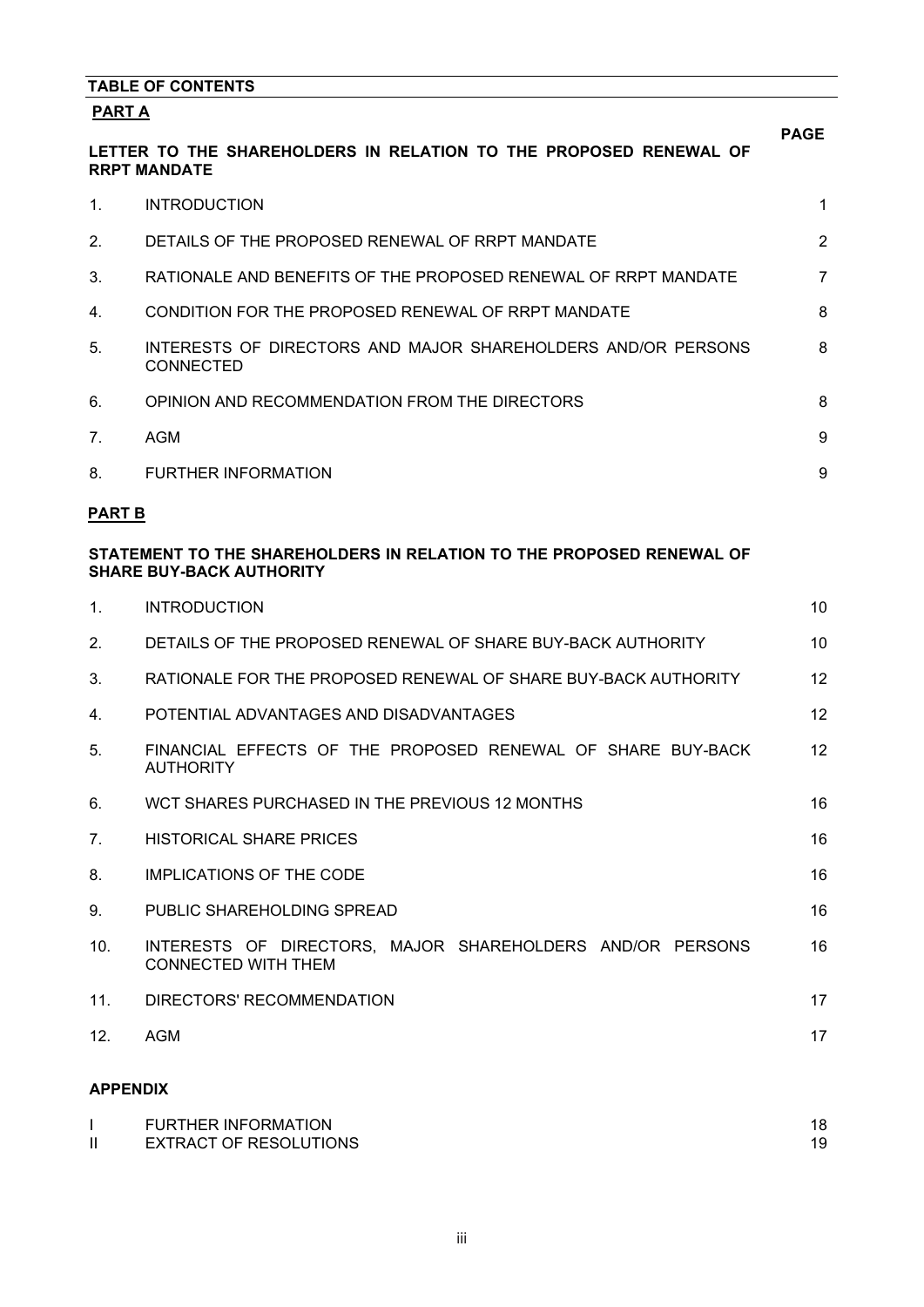# **Part A Part A**



**WCT Holdings Berhad WCT Holdings Berhad** (201101002327 / 930464-M) (201101002327 / 930464-M) (Incorporated in Malaysia) (Incorporated in Malaysia)

#### **Registered Office Registered Office**

B-30-01, The Ascent, Paradigm B-30-01, The Ascent, Paradigm No. 1, Jalan SS7/26A No. 1, Jalan SS7/26A Kelana Jaya, 47301 Petaling Jaya Kelana Jaya, 47301 Petaling Jaya Selangor Darul Ehsan Selangor Darul Ehsan

27 April 2022 27 April 2022

#### **Board of Directors Board of Directors**

Tan Sri Lim Siew Choon *(Executive Chairman)* Tan Sri Lim Siew Choon *(Executive Chairman)* Dato' Lee Tuck Fook *(Group Managing Director)* Dato' Lee Tuck Fook *(Group Managing Director)* Chow Ying Choon *(Deputy Managing Director)* Chow Ying Choon *(Deputy Managing Director)* Liang Kai Chong *(Executive Director)* Liang Kai Chong *(Executive Director)* Tan Sri Marzuki Bin Mohd Noor *(Independent Non-Executive Director)* Tan Sri Marzuki Bin Mohd Noor *(Independent Non-Executive Director)* Datuk Ab Wahab Bin Khalil *(Independent Non-Executive Director)* Datuk Ab Wahab Bin Khalil *(Independent Non-Executive Director)* Dato' Ng Sooi Lin *(Independent Non-Executive Director)* Dato' Ng Sooi Lin *(Independent Non-Executive Director)* Ng Soon Lai @ Ng Siek Chuan *(Independent Non-Executive Director)* Ng Soon Lai @ Ng Siek Chuan *(Independent Non-Executive Director)* Rahana Binti Abdul Rashid *(Independent Non-Executive Director)* Rahana Binti Abdul Rashid *(Independent Non-Executive Director)*

# **To: The Shareholders of WCT Holdings Berhad To: The Shareholders of WCT Holdings Berhad**

Dear Sir/Madam, Dear Sir/Madam,

#### **PROPOSED RENEWAL OF EXISTING SHAREHOLDERS' MANDATE FOR RECURRENT PROPOSED RENEWAL OF EXISTING SHAREHOLDERS' MANDATE FOR RECURRENT RELATED PARTY TRANSACTIONS OF A REVENUE OR TRADING NATURE RELATED PARTY TRANSACTIONS OF A REVENUE OR TRADING NATURE**

#### 1. **INTRODUCTION** 1. **INTRODUCTION**

At the 10<sup>th</sup> AGM of WCT held on 22 June 2021, the shareholders, had inter-alia, granted a mandate for the WCT Group to enter into Recurrent Related Party Transactions with the mandate for the WCT Group to enter into Recurrent Related Party Transactions with the Related Parties. The shareholders' mandate conferred at the 10<sup>th</sup> AGM shall, in accordance with the Listing Requirements, lapse at the conclusion of the forthcoming 11th AGM unless with the Listing Requirements, lapse at the conclusion of the forthcoming 11th AGM unless renewed by an ordinary resolution passed by the shareholders. renewed by an ordinary resolution passed by the shareholders.

On 17 March 2022, the Board announced its intention to seek the approval from the Company's On 17 March 2022, the Board announced its intention to seek the approval from the Company's shareholders for the Proposed Renewal of RRPT Mandate. shareholders for the Proposed Renewal of RRPT Mandate.

The purpose of Part A of this Circular is to provide you with the relevant information on the The purpose of Part A of this Circular is to provide you with the relevant information on the Proposed Renewal of RRPT Mandate and to seek your approval for the ordinary resolution Proposed Renewal of RRPT Mandate and to seek your approval for the ordinary resolution pertaining to the Proposed Renewal of RRPT Mandate to be tabled at the forthcoming 11<sup>th</sup> AGM. The notice of the forthcoming 11<sup>th</sup> AGM and Form of Proxy are enclosed in the Company's Annual Report 2021. Company's Annual Report 2021.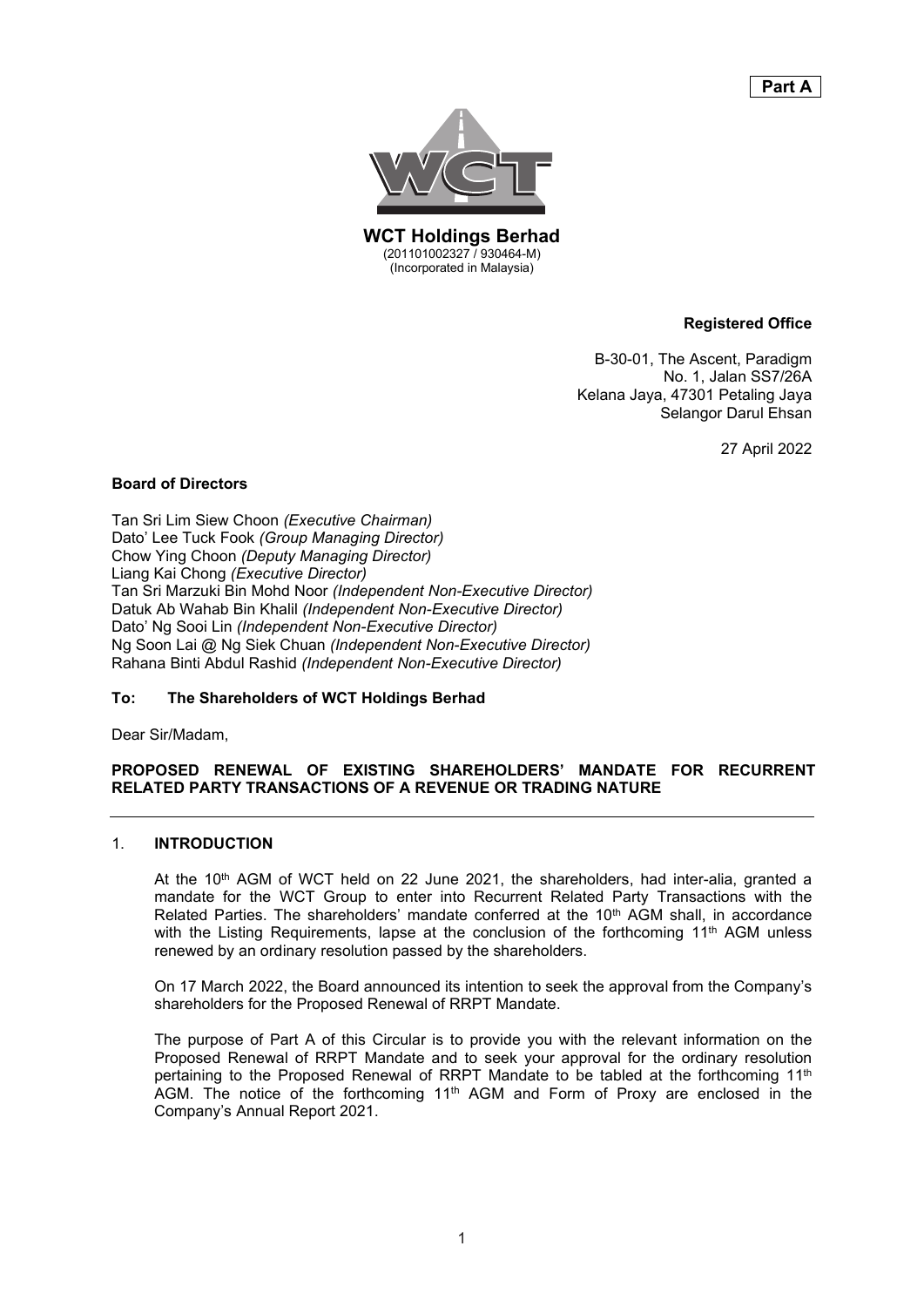**SHAREHOLDERS ARE ADVISED TO READ AND CONSIDER CAREFULLY THE CONTENTS OF PART A OF THIS CIRCULAR TOGETHER WITH THE APPENDIX CONTAINED HEREIN BEFORE VOTING ON THE RESOLUTION TO GIVE EFFECT TO THE PROPOSED RENEWAL OF RRPT MANDATE.**

# **2. DETAILS OF THE PROPOSED RENEWAL OF RRPT MANDATE**

#### **2.1 The Listing Requirements**

Pursuant to Paragraph 10.09(2) of the Listing Requirements, the Company may seek its shareholders' mandate in respect of Recurrent Related Party Transactions subject to the following:

- (a) the transactions are in the ordinary course of business of the Group and are on terms not more favourable to the Related Party than those generally available to the public;
- (b) the shareholders' mandate is subject to annual renewal and disclosure is made in the annual report of the aggregate value of transactions conducted pursuant to the shareholders' mandate during the financial year where the aggregate value is equal to or more than the threshold prescribed below:
	- (i) the consideration, value of the assets, capital outlay or costs of the Recurrent Related Party Transactions is RM1 million or more; or
	- (ii) the percentage ratio of such Recurrent Related Party Transactions is 1% or more;

whichever is the higher;

- (c) the issuance of a circular to shareholders for the shareholders' mandate includes the information as may be prescribed by Bursa Securities, together with a checklist showing compliance with such information when submitting the circular to Bursa Securities;
- (d) in a meeting to obtain the shareholders' mandate, the interested Director, interested Major Shareholder or interested Person Connected must not vote on the resolution approving the Recurrent Related Party Transactions; and where it involves the interest of an interested Person Connected with a Director or Major Shareholder, such Director or Major Shareholder must not vote on the resolution approving the Recurrent Related Party Transactions. An interested Director or interested Major Shareholder must ensure that Persons Connected with him abstain from voting on the resolution approving the Recurrent Related Party Transactions; and
- (e) the Company immediately announces to Bursa Securities when the actual value of a Recurrent Related Party Transaction entered into by the Group exceeds the estimated value of the Recurrent Related Party Transactions disclosed in this Circular by 10% or more (where applicable) and must include the information as may be prescribed by Bursa Securities in its announcement.

# **2.2 Validity Period of the Proposed Renewal of RRPT Mandate**

The authority to be conferred pursuant to the Proposed Renewal of RRPT Mandate, if approved by the shareholders at the forthcoming AGM, shall take effect from the date of passing the ordinary resolution at the forthcoming AGM and shall continue to be in force until:

(a) the conclusion of the next AGM of the Company following the forthcoming AGM at which the resolution for the Proposed Renewal of RRPT Mandate is passed, at which time it will lapse, unless by an ordinary resolution passed at the next AGM, the authority is renewed;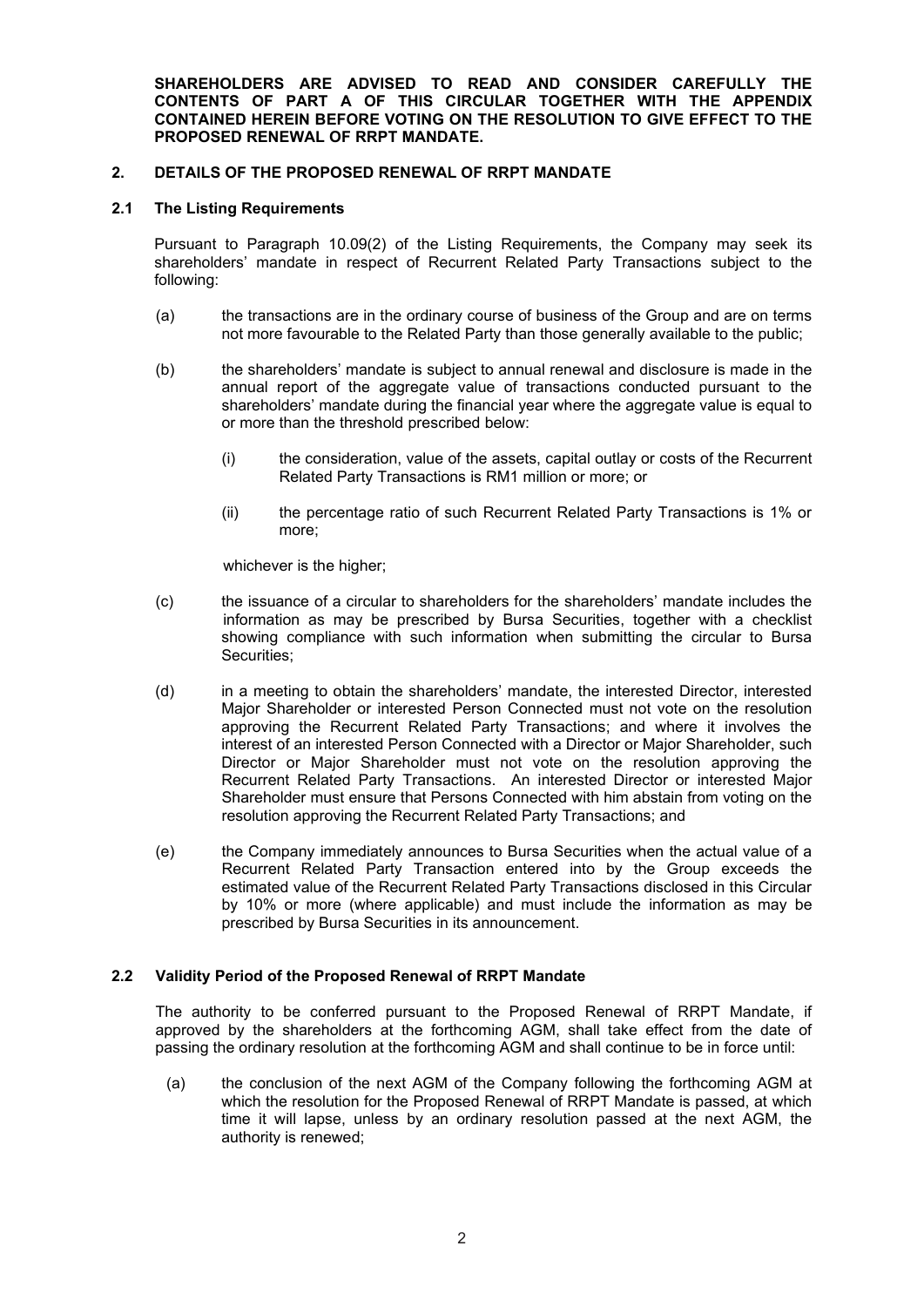- (b) the expiration of the period within which the next AGM of the Company after that date it is required to be held pursuant to Section 340(2) of the Act (but shall not extend to such extension as may be allowed pursuant to Section 340(4) of Act); or
- (c) revoked or varied by resolution passed by the shareholders of the Company in a general meeting,

whichever is the earlier.

Thereafter, if the Board decides that further renewal of such shareholders' mandate is required, shareholders' approval for the further renewal will be sought at each subsequent AGM of the Company.

Disclosures will be made in the annual report of the Company of the breakdown of the aggregate value of transactions conducted pursuant to the shareholders' mandate during the financial year and in the annual reports for the subsequent financial year during which the shareholders' mandate is in force in the manner prescribed under the Listing Requirements based on the following information:

- (a) the type of Recurrent Related Party Transactions made; and
- (b) the names of the related parties involved in each type of the Recurrent Related Party Transactions made and their relationship with the Company.

# **2.3 Classes of Related Parties**

The Proposed Renewal of RRPT Mandate will apply to the following classes of Related Parties:

- (i) Directors;<br>(ii) Major Sha
- Major Shareholders; and
- (iii) Persons Connected.

#### **2.4 Principal Business Activities of the WCT Group**

The principal activities of WCT are investment holding and provision of management services to its subsidiaries. The principal activities of the WCT Group can be broadly categorised under the following:

- (i) Engineering & construction;<br>(ii) Property development: and
- (ii) Property development; and<br>(iii) Property investment and ma
- Property investment and management.

It is envisaged that, in the normal course of WCT Group's businesses, transactions of a revenue or trading nature between companies in WCT Group and the Related Parties, which are necessary for their day-to-day operations, will continue to occur.

#### **2.5 Details of the Recurrent Related Party Transactions under the Proposed Renewal of RRPT Mandate**

The Recurrent Related Party Transactions which are covered under the Proposed Renewal of RRPT Mandate comprise mainly the provision of construction and project management or construction related services by the WCT Group to the Related Parties and the receipt of such services by the WCT Group from the Related Parties.

In the course of the WCT Group's businesses, it is anticipated that: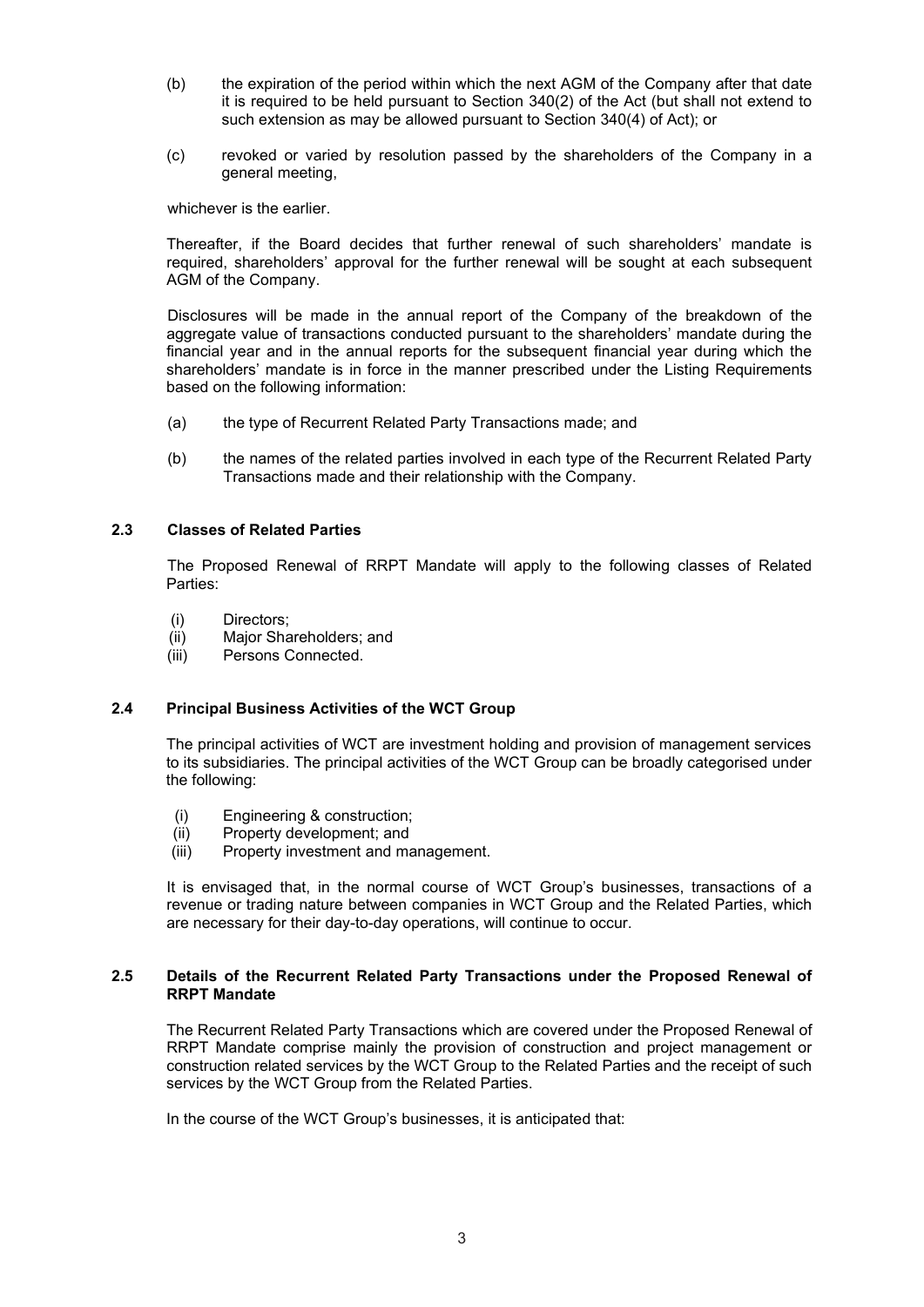- (i) the WCT Group may be awarded construction contracts by and/or may provide project management or construction-related services to certain companies or entities in which the Related Parties may have interests, directly or indirectly ("**RRPT Contracts from Related Parties**"); and
- (ii) the WCT Group may award construction contracts to and/or may procure any project management or construction-related services from certain companies or entities in which the Related Parties may have interests, directly or indirectly ("**RRPT Contracts to Related Parties**").

In this regard, the Proposed Renewal of RRPT Mandate, if approved, will facilitate such transactions between the WCT Group and the Related Parties that may arise in the normal course of operations of the WCT Group in a more expeditious manner.

The Recurrent Related Party Transactions which fall under the Proposed Renewal of RRPT Mandate shall comprise of the following:

| <b>Nature of</b><br><b>Recurrent</b><br><b>Related Party</b>                                                                                           | <b>Related</b><br><b>Parties</b>                                                                                                                                      | Relationship                                                                                                                                                                                                               | <b>Interested</b><br>Directors/<br><b>Major</b>     | Proposed<br><b>Renewal of</b><br><b>Mandate</b>                                                                                                           | <b>Existing Mandate</b>                                                                         |                                                                                                                     |
|--------------------------------------------------------------------------------------------------------------------------------------------------------|-----------------------------------------------------------------------------------------------------------------------------------------------------------------------|----------------------------------------------------------------------------------------------------------------------------------------------------------------------------------------------------------------------------|-----------------------------------------------------|-----------------------------------------------------------------------------------------------------------------------------------------------------------|-------------------------------------------------------------------------------------------------|---------------------------------------------------------------------------------------------------------------------|
| <b>Transactions</b>                                                                                                                                    |                                                                                                                                                                       |                                                                                                                                                                                                                            | Shareholders/<br><b>Persons</b><br><b>Connected</b> | <b>Estimated</b><br>value from<br>the date of<br>the<br>forthcoming<br>11 <sup>th</sup> AGM in<br>2022 to the<br>date of next<br><b>AGM</b> in<br>2023(1) | <b>Estimated</b><br>value of<br>transaction<br>approved<br>at the 10th<br><b>AGM in</b><br>2021 | <b>Actual</b><br>transacted<br>value since<br>the 10 <sup>th</sup><br><b>AGM</b> in<br>2021 till<br><b>LPD</b> date |
| (A) RRPT Contracts from Related Parties                                                                                                                |                                                                                                                                                                       |                                                                                                                                                                                                                            |                                                     |                                                                                                                                                           |                                                                                                 |                                                                                                                     |
| Provision of<br>construction,<br>project<br>management<br>and construction<br>related services<br>by the WCT<br>Group to the<br><b>Related Parties</b> | Related<br>Parties which<br>undertake<br>property<br>development,<br>construction<br>and/or project<br>management<br><b>or</b><br>construction<br>related<br>services | Deemed as<br><b>Related Parties</b><br>by virtue of Tan<br>Sri LSC and/or<br>Dato' LTF<br>having<br>directorships or<br>direct/indirect<br>substantial<br>shareholdings<br>in the<br>contracting<br><b>Related Parties</b> | Tan Sri LSC<br>and Dato' LTF                        | Up to<br><b>RM2.0</b><br>billion                                                                                                                          | Up to<br>RM2.0<br>billion                                                                       | Nil                                                                                                                 |
| (B) RRPT Contracts to Related Parties                                                                                                                  |                                                                                                                                                                       |                                                                                                                                                                                                                            |                                                     |                                                                                                                                                           |                                                                                                 |                                                                                                                     |
| Provision of<br>construction,<br>project<br>management<br>and construction<br>related services<br>by the Related<br>Parties to the<br><b>WCT Group</b> | Related<br>Parties which<br>provide<br>construction<br>and/or<br>property<br>management<br>and<br>construction<br>related<br>services                                 | Deemed as<br><b>Related Parties</b><br>by virtue of Tan<br>Sri LSC and/or<br>Dato' LTF<br>having<br>directorships or<br>direct/indirect<br>substantial<br>shareholdings<br>in the<br>contracting<br><b>Related Parties</b> | Tan Sri LSC<br>and Dato' LTF                        | Up to<br>RM1.0<br>billion                                                                                                                                 | Up to<br>RM1.0<br>billion                                                                       | Nil                                                                                                                 |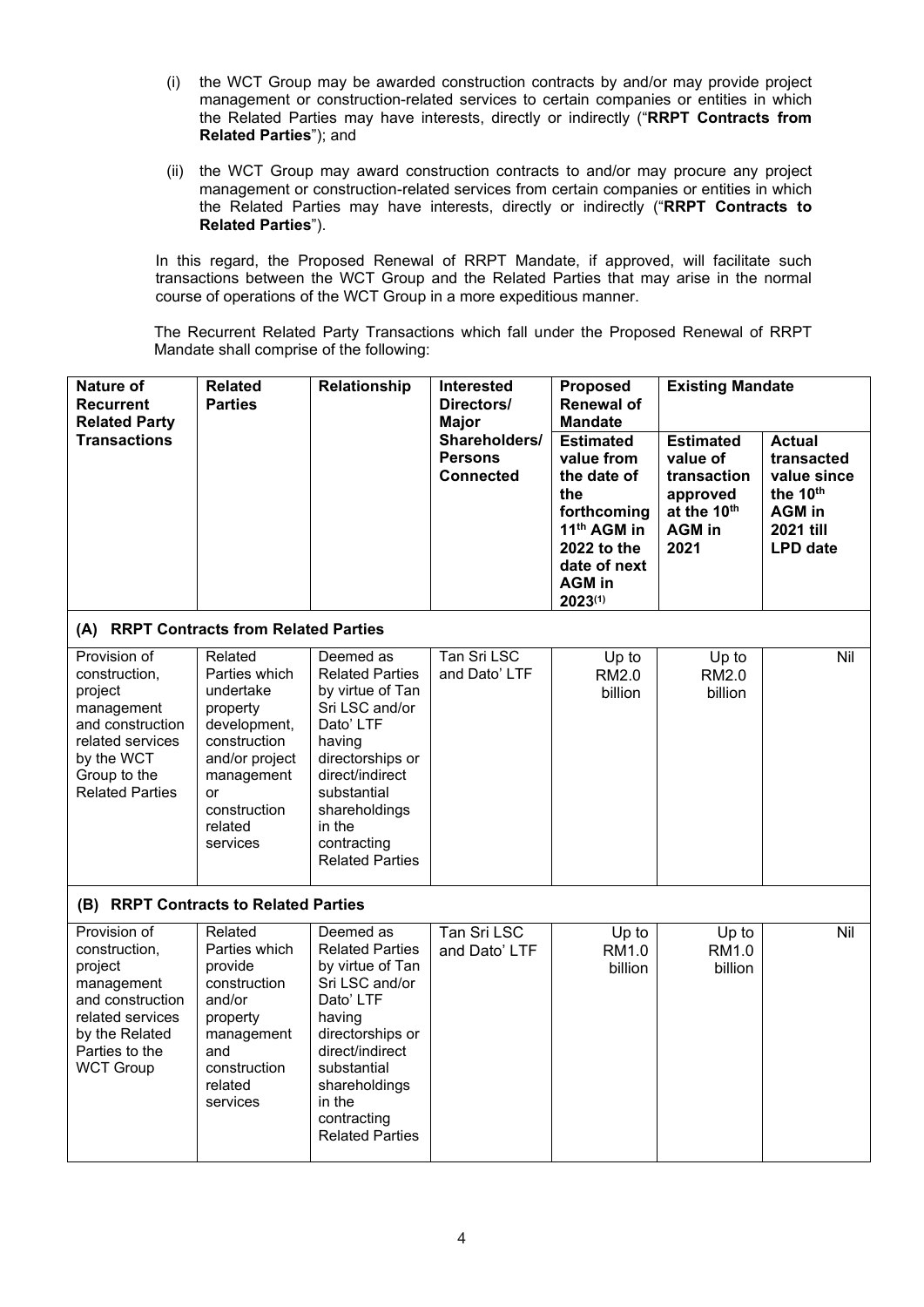#### *Notes:*

- *(1) The transaction values are estimated based on the information available at the point of estimation on projection of construction and properties works to be carried out in the coming year after taking into consideration the prevailing market rates and demand. Due to the nature of the transactions, the actual transacted value may vary from, exceed or be lower than the estimated aggregate value shown above.*
- 2.5.1 For the RRPT Contracts awarded by the Related Party, the amount due and/or owing to the WCT Group by the Related Party as at the end of the financial year ended 31 December 2021 is set out below:

| <b>Related Party</b>        | <b>RRPT Contract</b>                                                                  |                  | <b>Amount owing to WCT Group</b> |
|-----------------------------|---------------------------------------------------------------------------------------|------------------|----------------------------------|
|                             |                                                                                       |                  |                                  |
|                             |                                                                                       | One year or less | Above 1 year to 3 years          |
| Impian Ekspresi<br>Sdn Bhd  | <b>Pavilion</b><br>Damansara<br>Heights Project - Parcel 1<br>(Superstructures Works) | RM297.988.352.79 |                                  |
| Domain Resources<br>Sdn Bhd | Pavilion Bukit Jalil Mall -<br>(Package<br>Sub-contract<br>33A & 33B)                 | RM17.028.908.56  | RM3.063.333.12                   |
| Jendela Mayang<br>Sdn Bhd   | <b>Pavilion</b><br>Damansara<br>Heights Project - Parcel 2<br>(Superstructures Works) | 2,189,222.33     |                                  |

Late payment interests were imposed on the above outstanding amount owing to WCT Group from Impian Ekspresi Sdn Bhd and Domain Resources Sdn Bhd.

The Management has and will continue to follow-up with the Related Parties to actively pursue for early settlement of the outstanding amount owing to WCT Group. The Board is of the opinion that the said outstanding amount is fully recoverable.

# **2.6 Review and Approving Procedures for Recurrent Related Party Transactions**

The WCT Group has established internal review and approving procedures to ensure the Recurrent Related Party Transactions are entered into on an arm's length basis which are not more favourable than those transacted with the public or third parties and are not detrimental to the interest of the minority shareholders of the Company summarised as follows:

#### (i) **RRPT Contracts from Related Parties**

Any tender, quotation or contract proposed to be submitted/entered into to/with the Related Parties shall be subject to the following policies and procedures:

- (a) The pricing for the contracts to be tendered by and/or services to be provided by the WCT Group to the Related Parties is determined in accordance with the Group's normal business practices and policies, consistent with the usual profit margin which would have been earned for the same or substantially similar type of transactions entered into by the WCT Group with unrelated third parties after adjusting for the then prevailing market conditions, the nature and complexity of the contract works and/or services required by the Related Parties; and
- (b) Where applicable, practical and feasible, the terms and pricing for at least 2 other contemporaneous or comparable transactions with unrelated third parties for similar contract works, services and/or quantities will be used as comparison to determine whether the price and terms offered to the Related Parties are fair and reasonable and comparable to those offered to the unrelated third parties for the same or substantially similar type of contract works, services and/or quantities.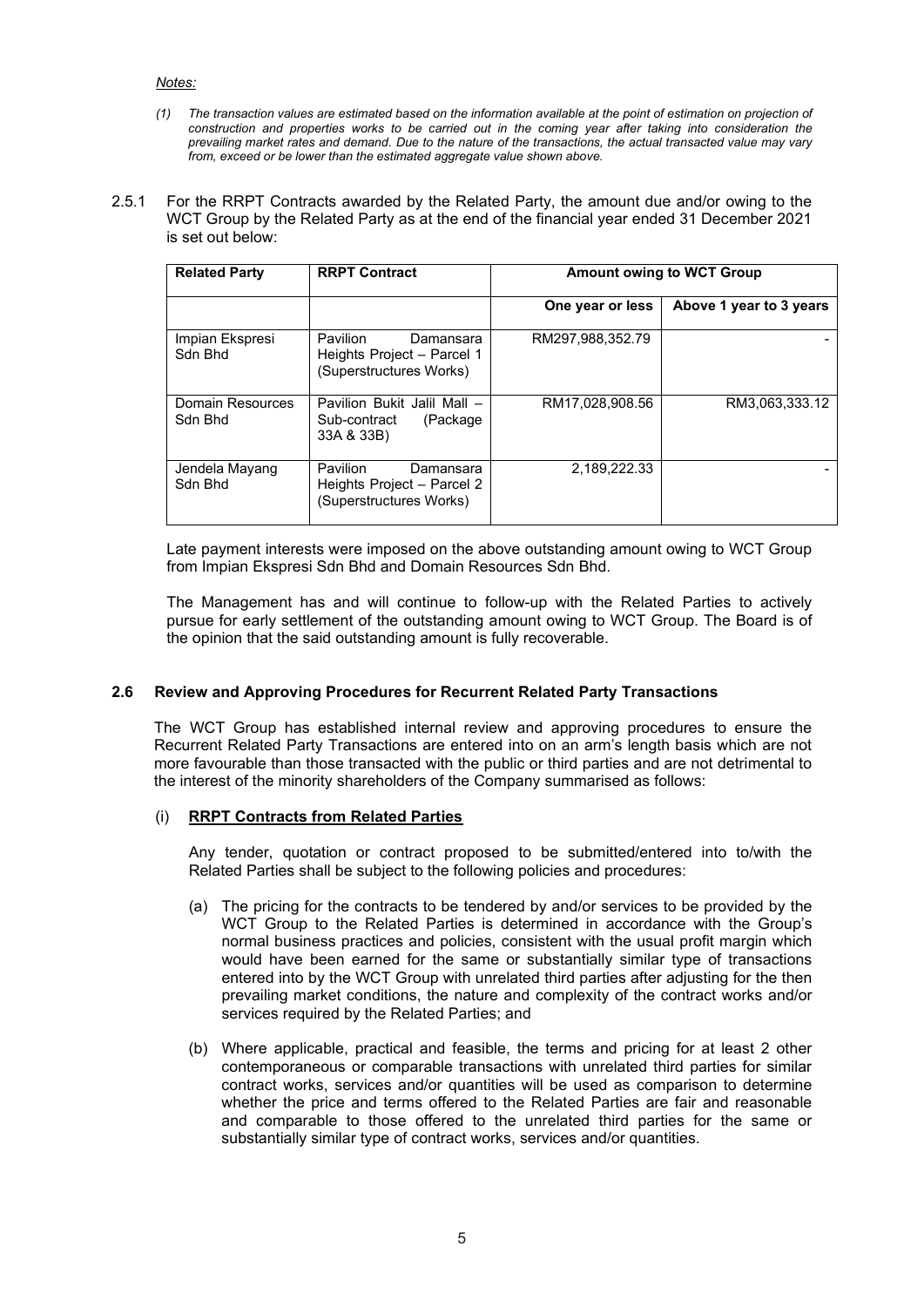#### (ii) **RRPT Contracts to Related Parties**

Any award letters or contract proposed to be executed with the Related Parties shall be subject to the following policies and procedures:

- (a) The pricing for the contracts to be awarded to the Related Parties and/or for services to be provided by the Related Parties to the WCT Group is determined in accordance with the Group's normal business practices and policies, consistent with the usual profit margin which would have been accorded for the same or substantially similar type of transactions involving unrelated third parties after adjusting for the then prevailing market conditions, the nature and complexity of the contract works and/or services required to be provided by the Related Parties; and
- (b) Where applicable, practical and feasible, the terms and pricing for at least 2 other contemporaneous or comparable transactions with unrelated third parties for similar contract works, services and/or quantities will be used as comparison to determine whether the price and terms offered by the Related Parties are fair and reasonable and comparable to those offered by the unrelated third parties for the same or substantially similar type of contract works, services and/or quantities.
- (iii) The award of construction and/or project management or construction related services contracts to/by the Related Parties shall only be offered/accepted by the WCT Group after obtaining the approval of the Board of the Company with prior review by the Audit Committee. The interested Directors shall abstain from all deliberations and approval at all the relevant Board meeting. There is no specific threshold for approval for such RRPT as all of these transactions are subject to the approval of the Board of the Company with prior review by the Audit Committee.
- (iv) All RRPT will be recorded in a register to be maintained by the Company Secretary. In the event where the actual value of the RRPT exceeds the estimated value by 10% or more, such RRPT and the reasons for such deviation will be immediately announced by the Company via Bursa Securities.
- (v) The Audit Committee will undertake the following annual review (or as and when necessary):
	- (a) To ascertain whether the established guidelines and procedures for the RRPT have been complied with; and
	- (b) To ascertain whether the established guidelines and procedures for the RRPT have become inappropriate, and/or are unable to ensure that the transactions will be on normal commercial terms, and/or prejudice the interests of shareholders generally.
- (vi) The Internal Auditors will conduct reviews on the RRPT to ensure that the review and approving procedures pertaining to the transactions are adhered to. Any divergence will be reported by the Internal Auditors to the Audit Committee and the Board accordingly.
- (vii) Should the Audit Committee during its review form an opinion that the RRPT are not being conducted in accordance with the established guidelines and procedures or are not being conducted on an arm's length basis or on normal commercial terms, or are detrimental to the interests of shareholders, the Board will be advised to take the necessary actions to remedy the non-compliance, including to convene a general meeting of shareholders to seek shareholders' approval for the RRPT, if deemed necessary.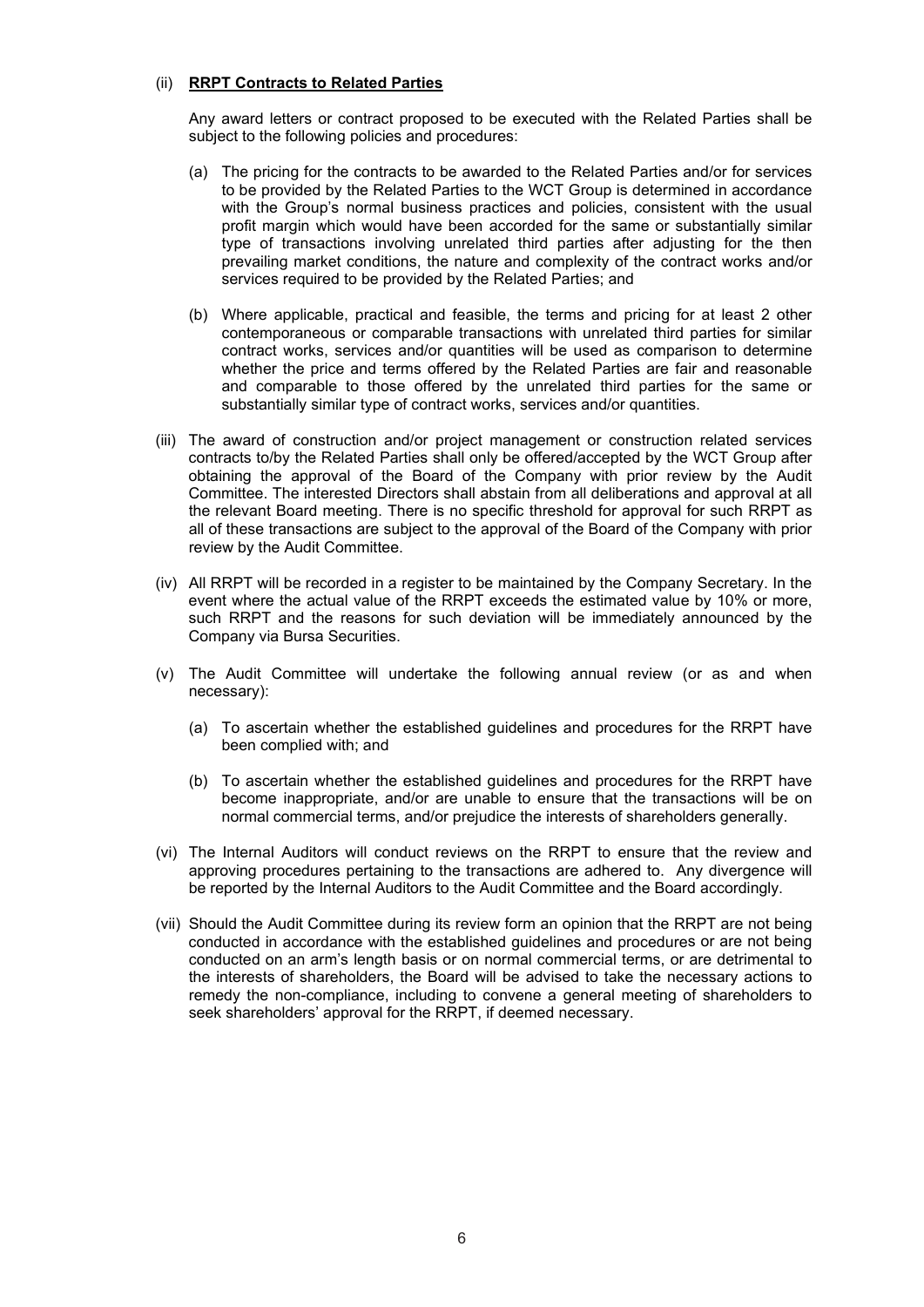### **2.7 Statement by the Audit Committee**

The Audit Committee of the Company has seen and reviewed the guidelines and procedures as mentioned in Section 2.6 above and is of the view that the terms of the said guidelines and procedures established are sufficient to ensure that the RRPT entered into by the Group can be conducted in a manner which is not more favourable to the Related Parties than those generally available to the public or third parties and are not to the detriment of the minority shareholders of the Company.

The Audit Committee of the Company is also of the view that the Group has in place adequate procedures and processes to monitor, track and identify RRPT in a timely and orderly manner.

#### **3. RATIONALE AND BENEFITS OF THE PROPOSED RENEWAL OF RRPT MANDATE**

In the ordinary course of business of the WCT Group, the Group may engage in RRPT Contracts from Related Parties, which include entering into certain construction contracts with or provide project management or construction related services to certain companies/entities which are involved in construction projects and/or property development activities which are deemed as Related Parties.

In addition to such RRPT Contracts from Related Parties, the property development subsidiaries of the WCT Group may also consider entering into transactions relating to RRPT Contracts to Related Parties, which entail engaging the construction and/or project management or construction related services of certain companies/entities which are deemed as Related Parties.

Where such contracting companies/entities are deemed as Related Parties, such RRPT Contracts from Related Parties and RRPT Contracts to Related Parties are therefore regarded as related party transactions. Accordingly, the Company would be required to, amongst others, make public announcements and/or, where applicable, seek its shareholders' approval before entering into such related party transactions in compliance with Chapter 10 of the Listing Requirements.

As these transactions may likely recur from time to time, it would not be practical for the Company to convene general meetings to approve such transactions on a frequent basis. The entering of such contracts with the Related Parties would also be constrained by the requirement to make announcements as it would not be practical for details of the contracts to be made public due to confidentially undertakings. Further, it would also compromise the competitiveness of our Group as a contractor or project manager if details of such contracts are made publicly available.

As long as the RRPT are entered into by the Group based on arm's length basis and on normal commercial terms which are not more favourable to the Related Parties than those generally available to the public or third parties, the entering into such RRPT Contracts from Related Parties would benefit the Group as it would further enhance the construction order book of the Group and its earnings base.

Where the pricing and terms offered by the Related Parties for the RRPT Contracts to Related Parties are on an arm's length basis and on normal commercial terms which are not more favourable to the Related Parties than those generally available to the public or third parties, the entering into such RRPT Contracts to Related Parties by the WCT Group, provides the Group with an alternative option to engage certain Related Parties as contractors and/or project management service providers which are also capable and competent, in addition to the Group's existing panel of third party contractors and service providers.

The Proposed Renewal of RRPT Mandate, if approved at the forthcoming AGM, would allow our Group to enter into such RRPT with the Related Parties without the need to make any public announcements and/or convene general meetings to approve such transactions whenever such transactions arise from time to time, thereby reducing the administrative time, efforts and costs associated with convening of such general meetings.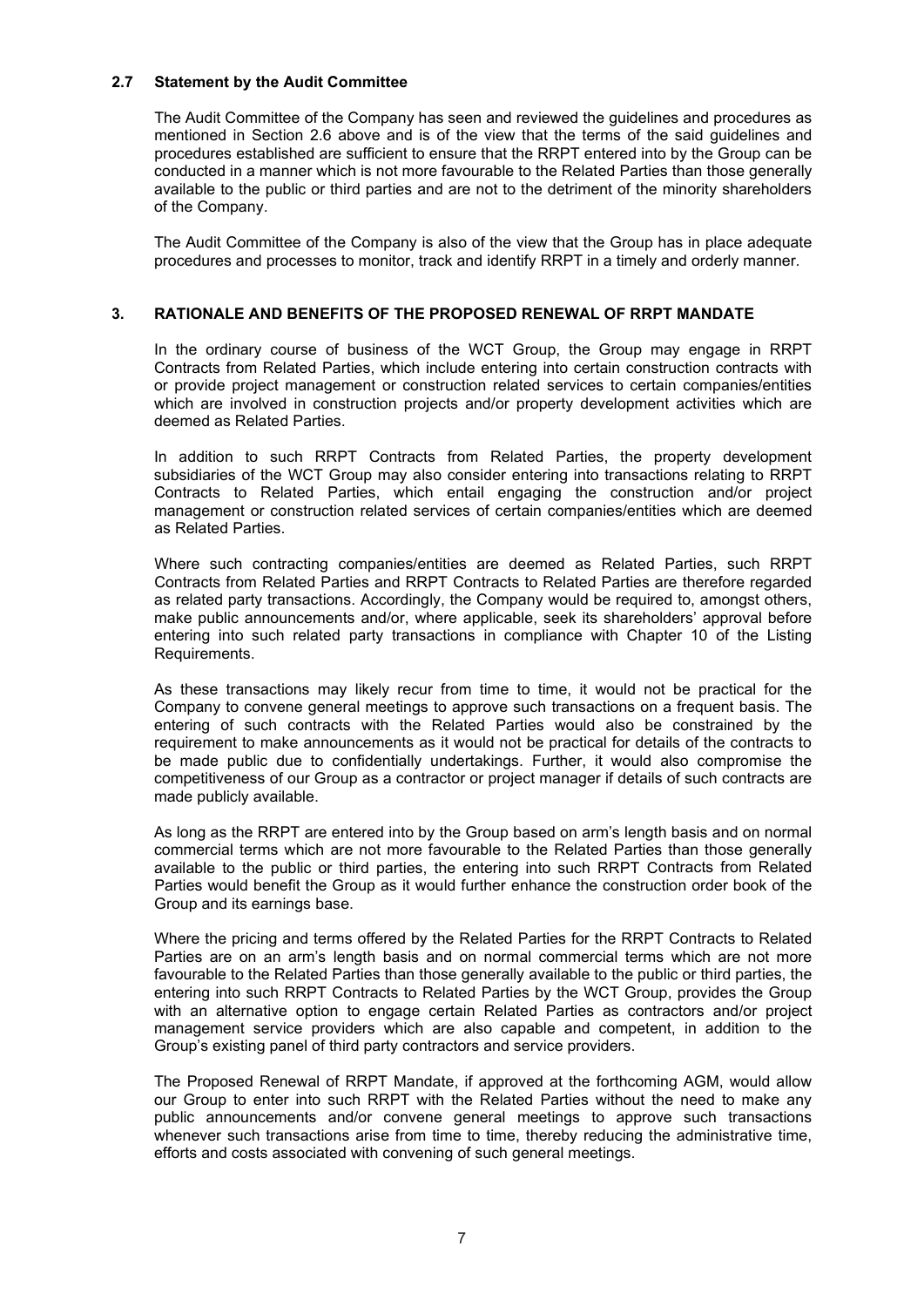#### **4. CONDITION FOR THE PROPOSED RENEWAL OF RRPT MANDATE**

The Proposed Renewal of RRPT Mandate is conditional upon approval being obtained from the shareholders of WCT at the forthcoming 11<sup>th</sup> AGM.

No other regulatory approvals are required for the Proposed Renewal of RRPT Mandate.

# **5. INTERESTS OF DIRECTORS AND MAJOR SHAREHOLDERS AND/OR PERSONS CONNECTED**

Tan Sri LSC is the Executive Chairman and a Major Shareholder of WCT and Dato' LTF is the Group Managing Director of WCT. Currently, both of them sit on the boards and/or holds equity interests in certain public and private limited companies which are involved in construction and property development activities, which may enter into the RRPT Contracts from Related Parties and/or RRPT Contracts to Related Parties with the WCT Group.

As such, Tan Sri LSC and Dato' LTF are deemed interested in the Proposed Renewal of RRPT Mandate and have accordingly abstained and will continue to abstain from deliberating and voting at all the relevant Board meetings of WCT in relation to the Proposed Renewal of RRPT **Mandate** 

Tan Sri LSC and Dato' LTF shall undertake to abstain from voting in respect of their direct and indirect shareholdings (if any) in WCT on the resolution pertaining to the Proposed Renewal of RRPT Mandate to be tabled at the forthcoming AGM of the Company.

Tan Sri LSC undertakes to ensure that the Persons Connected to him (including Dominion Nexus Sdn Bhd and Legacy Pacific Limited) will abstain from voting in respect of their direct and indirect shareholdings in WCT on the resolution pertaining to the Proposed Renewal of RRPT Mandate. In addition, Dato' LTF also undertakes to ensure that any Persons Connected to him will abstain from voting in respect of their direct and indirect shareholdings in WCT on the resolution pertaining to the Proposed Renewal of RRPT Mandate.

Save as disclosed above, none of the other Directors, Major Shareholder and/or persons connected to them have any interest, direct or indirect, in the Proposed Renewal of RRPT Mandate.

| <b>Name</b>            | <b>Direct interest</b> |       | <b>Indirect interest</b> |               |
|------------------------|------------------------|-------|--------------------------|---------------|
|                        | No of shares           | %     | No of shares             | %             |
| Tan Sri LSC            | 105, 142, 753          | 7.42  | 257,220,078              | $18.15^{(1)}$ |
| Dato' LTF              | $\blacksquare$         |       |                          |               |
| Legacy Pacific Limited | -                      |       | 257,220,078              | $18.15^{(1)}$ |
| Dominion Nexus Sdn Bhd | 257,220,078            | 18.15 |                          |               |

The shareholdings of the aforementioned interested Directors and Major Shareholders of WCT as at LPD are set out below:

*Note:*

*(1) Deemed interested pursuant to Section 8 of the Act.*

#### **6. OPINION AND RECOMMENDATION FROM THE DIRECTORS**

The Board (save for Tan Sri LSC and Dato' LTF), having taken into consideration all aspects of the Proposed Renewal of RRPT Mandate, is of the opinion that the Proposed Renewal of RRPT Mandate is in the best interest of the Company and its shareholders.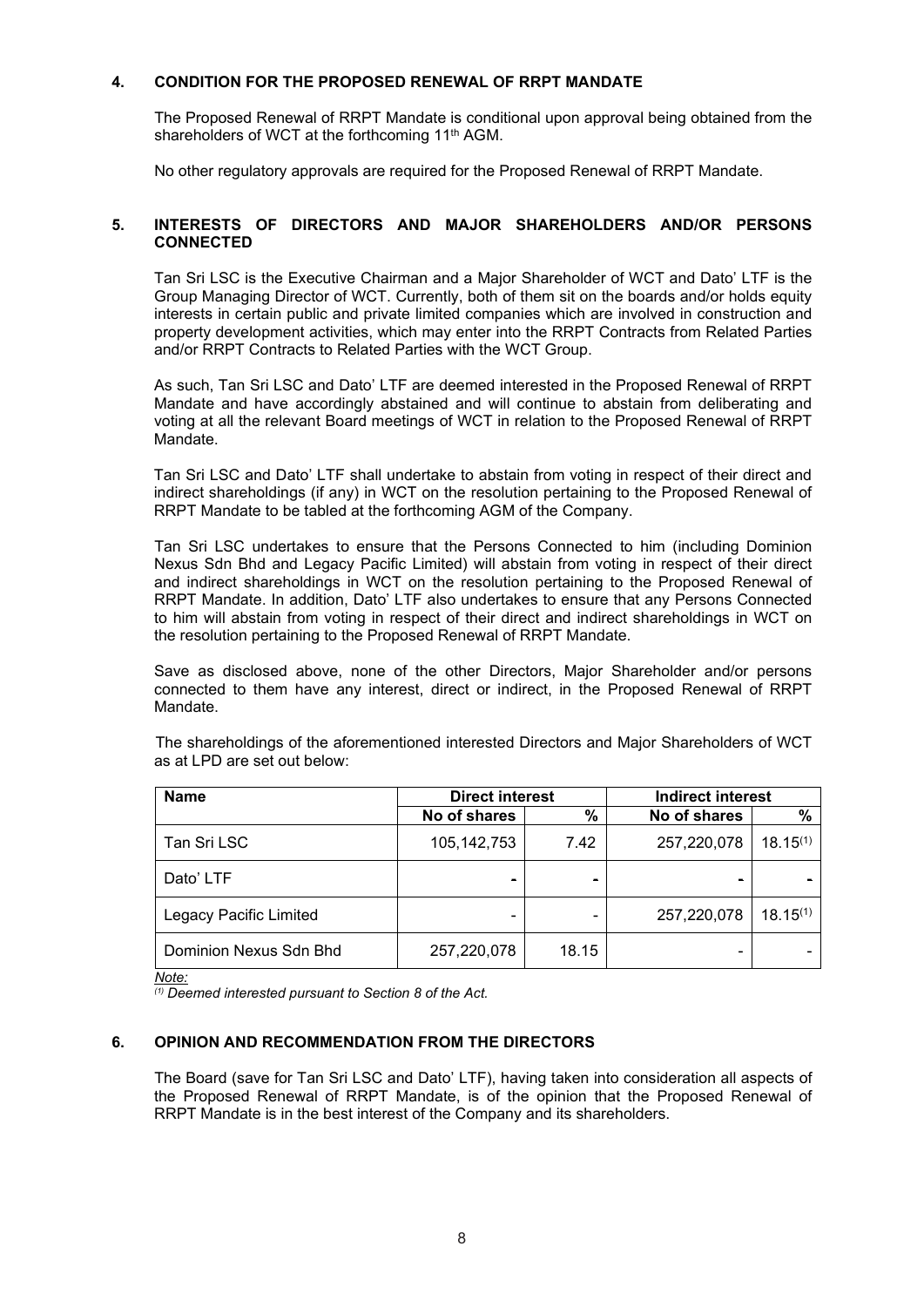Accordingly, the Board (save for Tan Sri LSC and Dato' LTF who have abstained from all deliberation and recommendation in respect of the Proposed Renewal of RRPT Mandate) recommends that you vote in favour of the resolution in respect of the Proposed Renewal of RRPT Mandate at the forthcoming 11<sup>th</sup> AGM.

# **7. AGM**

The 11<sup>th</sup> AGM of the Company will be conducted via a virtual meeting to be broadcast from the Meeting Room, Level 3, New World Petaling Jaya Hotel, Paradigm, No. 1, Jalan SS7/26A, Kelana Jaya, 47301 Petaling Jaya, Selangor Darul Ehsan, Malaysia, on Wednesday, 15 June 2022 at 10.00 a.m or any adjournment thereof for the purpose of, amongst others, considering and if thought fit, passing with or without modifications, the ordinary resolution to give effect to the Proposed Renewal of RRPT Mandate. No physical general meeting with shareholders will be conducted by the Company.

Shareholders may attend (including posing questions to the Board via real time submission of typed texts) and vote (collectively, "participate") remotely at the 11<sup>th</sup> AGM of the Company via the Remote Participation and Voting facilities provided by Boardroom Share Registrars Sdn. Bhd. via its online website at https://meeting.boardroomlimited.my.

If you are unable to participate at the 11<sup>th</sup> AGM, you may appoint a proxy to participate on your behalf by completing the Form of Proxy enclosed in the Company's Annual Report 2021 in accordance with the instructions printed therein and depositing the same at the Company's Share Registrar's office, Boardroom Share Registrars Sdn. Bhd., at Ground Floor or 11<sup>th</sup> Floor, Menara Symphony, No. 5, Jalan Prof. Khoo Kay Kim, Seksyen 13, 46200 Petaling Jaya, Selangor Darul Ehsan, Malaysia or submitting it electronically via Boardroom Smart Investor Online Portal at https://investor.boardroomlimited.com, as soon as possible before 10.00 a.m. on 14 June 2022. Please refer to the procedures provided in the Administrative Details for the  $11<sup>th</sup>$ AGM, which are available at this link https://www.wct.com.my/11thAGM/.

# **8. FURTHER INFORMATION**

Shareholders are requested to refer to Appendix I for further information.

Yours faithfully, For and on behalf of the Board **WCT HOLDINGS BERHAD**

**Tan Sri Marzuki Bin Mohd Noor Senior Independent Non-Executive Director**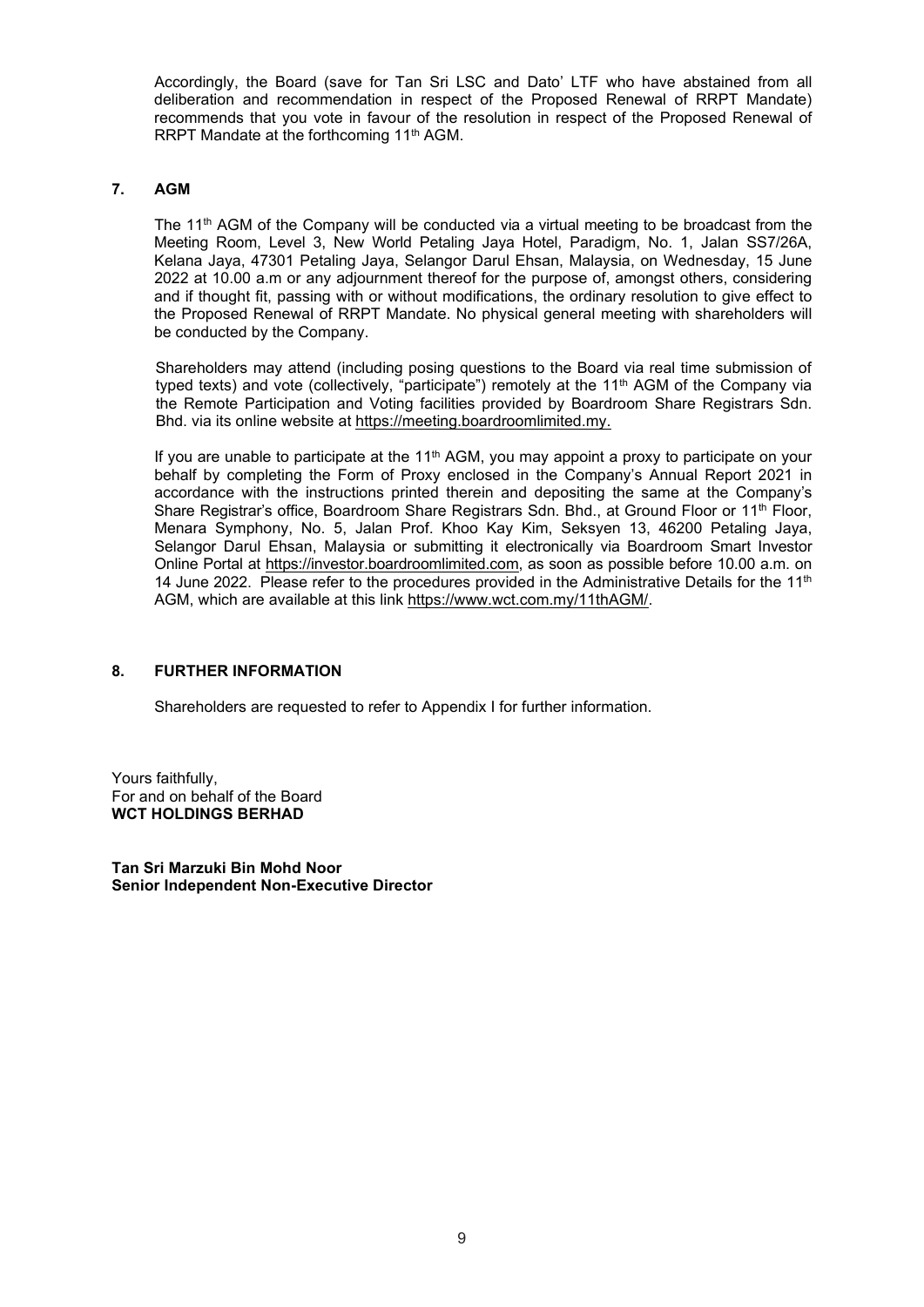

**WCT Holdings Berhad** (201101002327 / 930464-M) **WCT Holdings Berhad** (Incorporated in Malaysia)

# **STATEMENT TO SHAREHOLDERS IN RELATION TO THE PROPOSED RENEWAL OF SHARE BUY-BACK AUTHORITY STATEMENT TO SHAREHOLDERS IN A SHARE ASSESSED REPORT OF SHARE ASSESSED REPORT OF SHARE ASSESSED REPORT OF SHARE ASSESSED FOR SHARE ASSESSED FOR SHARE ASSESSED FOR SHARE ASSESSED FOR SHARE ASSESSED FOR**

#### **1. INTRODUCTION**

At the 10<sup>th</sup> AGM of WCT held on 22 June 2021, a shareholders' mandate was obtained for the Company to purchase up to 10% of its total number of issued and paid-up ordinary share in the Company. Pursuant to the Listing Requirements, the said mandate shall lapse at the conclusion of the forthcoming 11<sup>th</sup> AGM unless renewed by an ordinary resolution passed by the shareholders. of the forthcoming 11th AGM unless renewed by an ordinary resolution passed by an ordinary resolution passed by the forthcoming by the forthcoming passed by the forthcoming by the forthcoming by the forthcoming by the fort

The Board had on 17 March 2022 announced that the Company intends to seek its shareholders' approval at the forthcoming 11<sup>th</sup> AGM for the Proposed Renewal of Share Buyback Authority. In the forthcoming 11th AGM for the forthcoming 11th AGM for the Proposed Renewal of Share Buy-

The purpose of this Statement is to provide the relevant information and to seek the approval of the shareholders of WCT for the ordinary resolution pertaining to the Proposed Renewal of Share Buy-back Authority to be tabled at the forthcoming 11<sup>th</sup> AGM.

The notice of the forthcoming 11th AGM and the Form of Proxy are enclosed in the Company's Annual Report 2021. The forthcoming 11th AGM and the forthcoming 11th AGM and the Form of Proxy are enclosed in the Company's second in the Company's second in the Company's second in the Company's second in the Company's

#### **2. DETAILS OF THE PROPOSED RENEWAL OF SHARE BUY-BACK AUTHORITY**

The maximum number of WCT Shares that may be bought back by the Company is 10% of the Company's total number of issued and paid-up ordinary shares at any point of time during the tenure of validity of the Proposed Renewal of Share Buy-back Authority, subject to compliance with the Act, Listing Requirements and any prevailing rules and regulations issued by the relevant authorities at the time of the purchase.

#### (a) **Quantum**

Under the Proposed Renewal of Share Buy-back Authority, the Board is seeking the authority to purchase up to 141,815,047 WCT Shares representing approximately 10% of the total of 1,418,150,471 WCT Shares as at LPD (inclusive of 914,942 WCT Shares already purchased and retained as treasury shares as at LPD).

The actual number of WCT Shares which may be purchased pursuant to the Proposed Renewal of Share Buy-back Authority and the total amount of funds involved will depend on, inter-alia, the market conditions, the availability of financial resources and the retained profits of the Company.  $\blacksquare$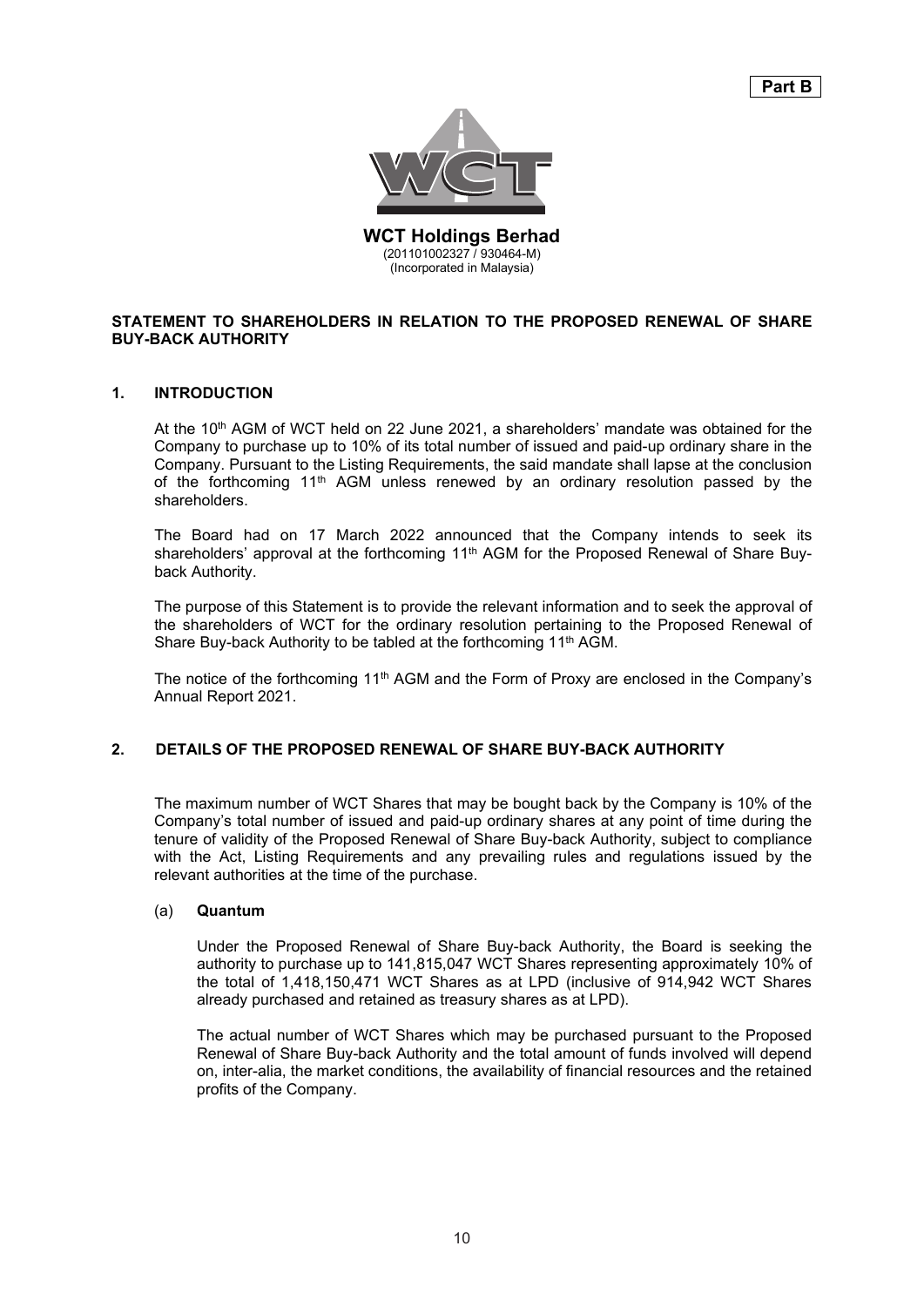#### (b) **Funding**

The WCT Shares to be purchased under the Proposed Renewal of Share Buy-back Authority are intended to be financed through internally generated funds of the Company. The actual amount to be utilised will depend on the number of WCT Shares to be purchased, the prevailing market prices of WCT Shares and the availability of funds at the time of purchase.

The maximum amount of funds to be utilised by the Company for the Proposed Renewal of Share Buy-back Authority will not exceed the retained profits of the Company. Based on the latest audited financial statements of WCT for the financial year ended 31 December 2021, the audited retained profits of the Company as at 31 December 2021 are approximately RM204.48 million.

#### (c) **Purchase Price**

In compliance with the Listing Requirements, the Company may only purchase WCT Shares on Bursa Securities at a price which is not more than fifteen per cent (15%) above the weighted average market price of WCT Share for the five (5) market days immediately preceding the date of the purchase.

#### (d) **Treatment of Purchased Shares**

The Board may deal with the Purchased Shares in accordance with Section 127 of the Act in the following manner:

- (i) to cancel the Purchased Shares; or
- (ii) to retain the Purchased Shares as treasury shares for distribution as dividends to the shareholders of the Company and/or resell on Bursa Securities in accordance with the rules of Bursa Securities and/or cancel subsequently; or
- (iii) to retain part of the Purchased Shares as treasury shares and cancel the remainder.

An immediate announcement will be made to Bursa Securities upon each purchase, resale and/or cancellation of WCT Shares pursuant to the Proposed Renewal of Share Buy-back Authority.

# (d) **Resale / Transfer Price**

In the case of resale or transfer of the Purchased Shares pursuant to Section 127 of the Act, the Company may only resell or transfer the Purchased Shares on Bursa Securities at:

- (i) a price which is not less than the weighted average market price of WCT Shares for the five (5) market days immediately preceding the resale or transfer; or
- (ii) a discount not more than 5% to the weighted average market price of WCT Shares for the five (5) market days immediately preceding the resale or transfer provided that:
	- (a) the resale or transfer takes place not earlier than thirty (30) days from the date of purchase; and
	- (b) the resale or transfer price is not less than the cost of purchase of WCT Shares being resold or transferred.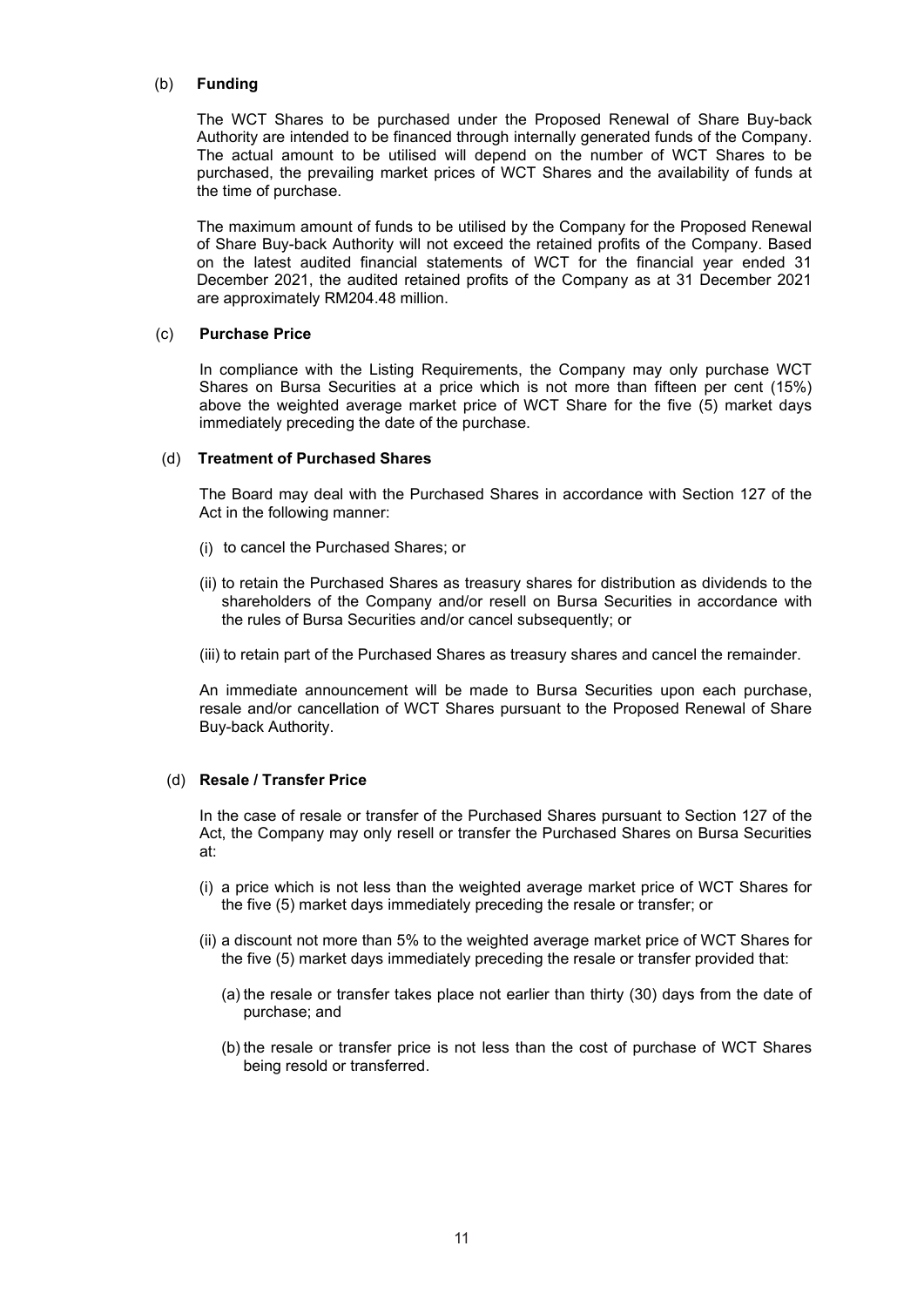#### **3. RATIONALE FOR THE PROPOSED RENEWAL OF SHARE BUY-BACK AUTHORITY**

The Proposed Renewal of Share Buy-back Authority will enable the Company to utilise its surplus financial resources which is not immediately required for other uses, to purchase its own shares. Such share buy-back is also expected to stabilise the supply and demand as well as the market prices of WCT Shares.

If the Purchased Shares are held as treasury shares and subsequently resold on Bursa Securities at a higher price, there may be a potential gain without affecting the total issued and paid up shares in the Company. Alternatively, the treasury shares may be distributed as share dividends which would serve to reward the shareholders of the Company.

# **4. POTENTIAL ADVANTAGES AND DISADVANTAGES**

The potential advantages of the Proposed Renewal of Share Buy-back Authority are as follows:

- (i) If the Purchased Shares are subsequently cancelled, it is expected to enhance the EPS of the Company and therefore may benefit the shareholders of the Company.
- (ii) It allows the Company flexibility in attaining its desired capital structure.
- (iii) It will provide opportunity for the Company to improve its financial resources if the Purchased Shares are subsequently resold at prices higher than the purchase prices.

The potential disadvantages of the Proposed Renewal of Share Buy-back Authority are as follows:

- (i) The Proposed Renewal of Share Buy-back Authority will reduce the amount of financial resources available for distribution to the shareholders of the Company and may result in the Group having to forgo other investment opportunities that may emerge in the future, or deprive the Company and the Group of interest income that could have been earned on the funds which are utilised for any share buy-back.
- (ii) The working capital of the Group may also be affected, as any purchase of WCT Shares will reduce the Group's cash flow. However, the financial resources of the Group may be replenished if the WCT Shares so purchased and held as treasury shares are later resold in the open market.

The Board will be mindful of the interest of the Company, the Group and the shareholders in implementing any share buy-back under the Proposed Renewal of Share Buy-back Authority and the subsequent resale of the Purchased Shares.

#### **5. FINANCIAL EFFECTS OF THE PROPOSED RENEWAL OF SHARE BUY-BACK AUTHORITY**

The financial effects of the Proposed Renewal of Share Buy-back Authority are as set out below:

#### (a) **Share capital**

The total number of issued and paid-up ordinary shares in WCT will reduce if the Purchased Shares are subsequently cancelled.

The proforma effect of the share buy-back under the Proposed Renewal of Share Buyback Authority on the share capital of the Company assuming WCT buys back and subsequently cancels up to 10% of the issued WCT Shares as at LPD is as follows: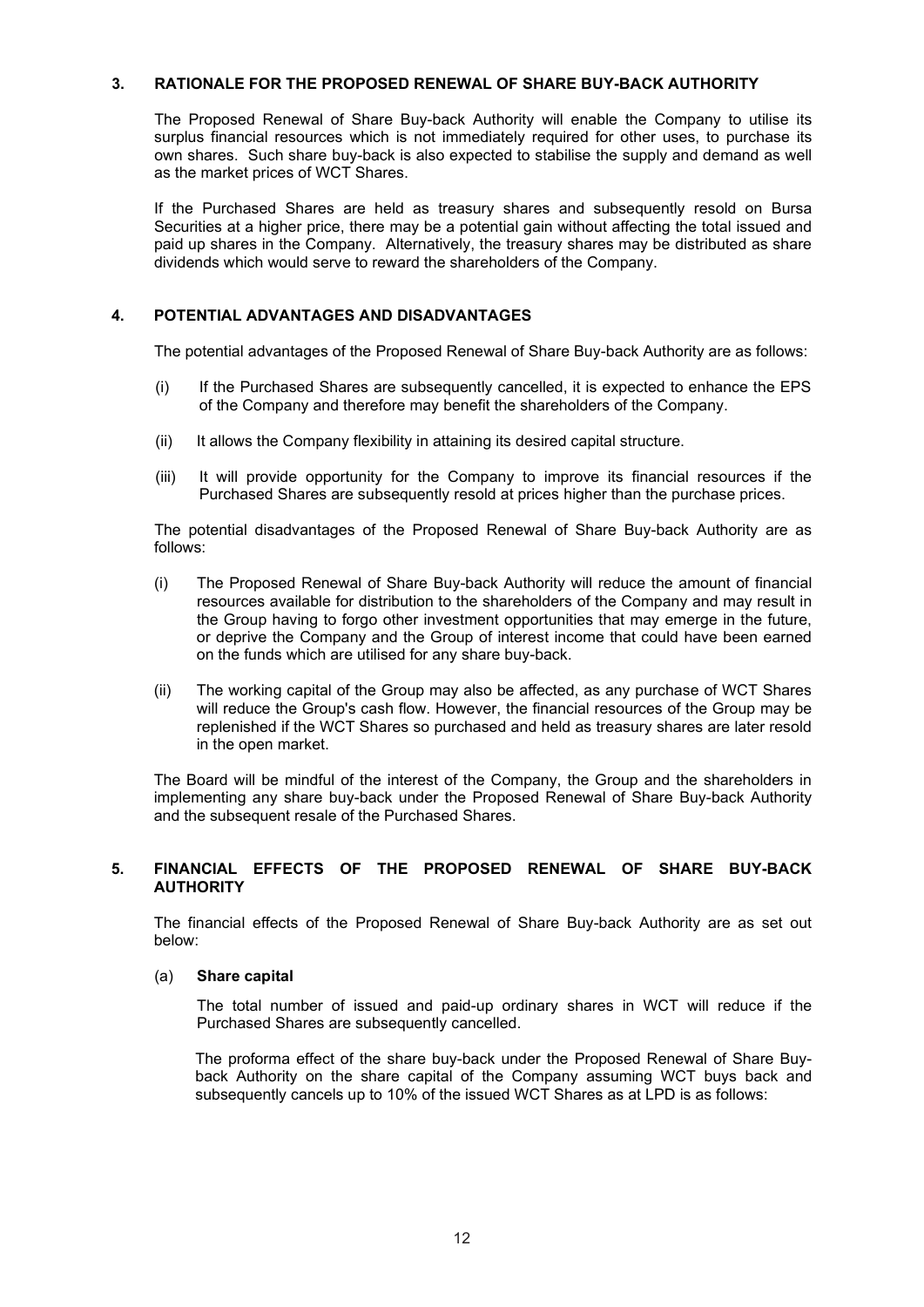|                                                                                                                                                  | Number of WCT Shares |
|--------------------------------------------------------------------------------------------------------------------------------------------------|----------------------|
| As at LPD                                                                                                                                        | 1,418,150,471        |
| Share purchased up to 10% of the total number of issued<br>shares pursuant to the Proposed Renewal of Share Buy-<br>back Authority and cancelled | (141, 815, 047)      |
| After cancellation of the Purchased Shares under the<br>Proposed Renewal of Share Buy-back Authority                                             | 1,276,335,424        |

The Proposed Renewal of Share Buy-back Authority will not have any effect on the issued and paid-up ordinary share capital of the Company if the Purchased Shares are not cancelled but retained as treasury shares, are subsequently resold or are distributed to the shareholders as share dividends. However, the rights attaching to all the Purchased Shares in relation to voting, dividends and participation in any other distributions will be suspended whilst they are held as treasury shares.

#### (b) **Earnings**

If the Purchased Shares are retained as treasury shares or cancelled subsequently, the number of shares applied in calculation of the EPS will be reduced, and accordingly the consolidated EPS of the Company should effectively be higher.

However, the effect of any share buy-back under the Proposed Renewal of Share Buyback Authority on the EPS of the Group will depend on the actual purchase prices and the number of shares purchased, the effective cost of funding, or loss in interest income to the Group or opportunity cost in relation to other investment opportunity. If the shares so purchased are treated as treasury shares and subsequently resold, the extent of the effect on the earnings of the Group will depend on the actual selling price, the number of treasury shares resold and the effective gain/loss arising therefrom.

#### (c) **NA**

For Purchased Shares which are retained as treasury shares, upon resale, the NA of the Company may increase or decrease depending on whether there is a gain or loss arising therefrom respectively. The quantum of the increase or decrease in NA will depend on the actual purchase price and selling price of the treasury shares and the number of treasury shares resold.

If the Purchased Shares are subsequently cancelled, it will reduce the NA per share of the Company if the purchase price exceeds the audited NA per share of the Company at the relevant point in time and will increase the NA per share of the Company if the purchase price is less than the audited NA per share of the Company at the relevant point in time.

#### (d) **Working capital**

Any share buy-back under the Proposed Renewal of Share Buy-back Authority is likely to reduce the working capital of the Group, the quantum of which will depend on the purchase price, the actual number of shares bought back and any associated costs incurred in making the purchase.

For shares so purchased which are kept as treasury shares, upon resale, the working capital of the Company may be replenished. The quantum of the increase in the working capital will depend on the actual selling price of the treasury shares and the number of treasury shares resold.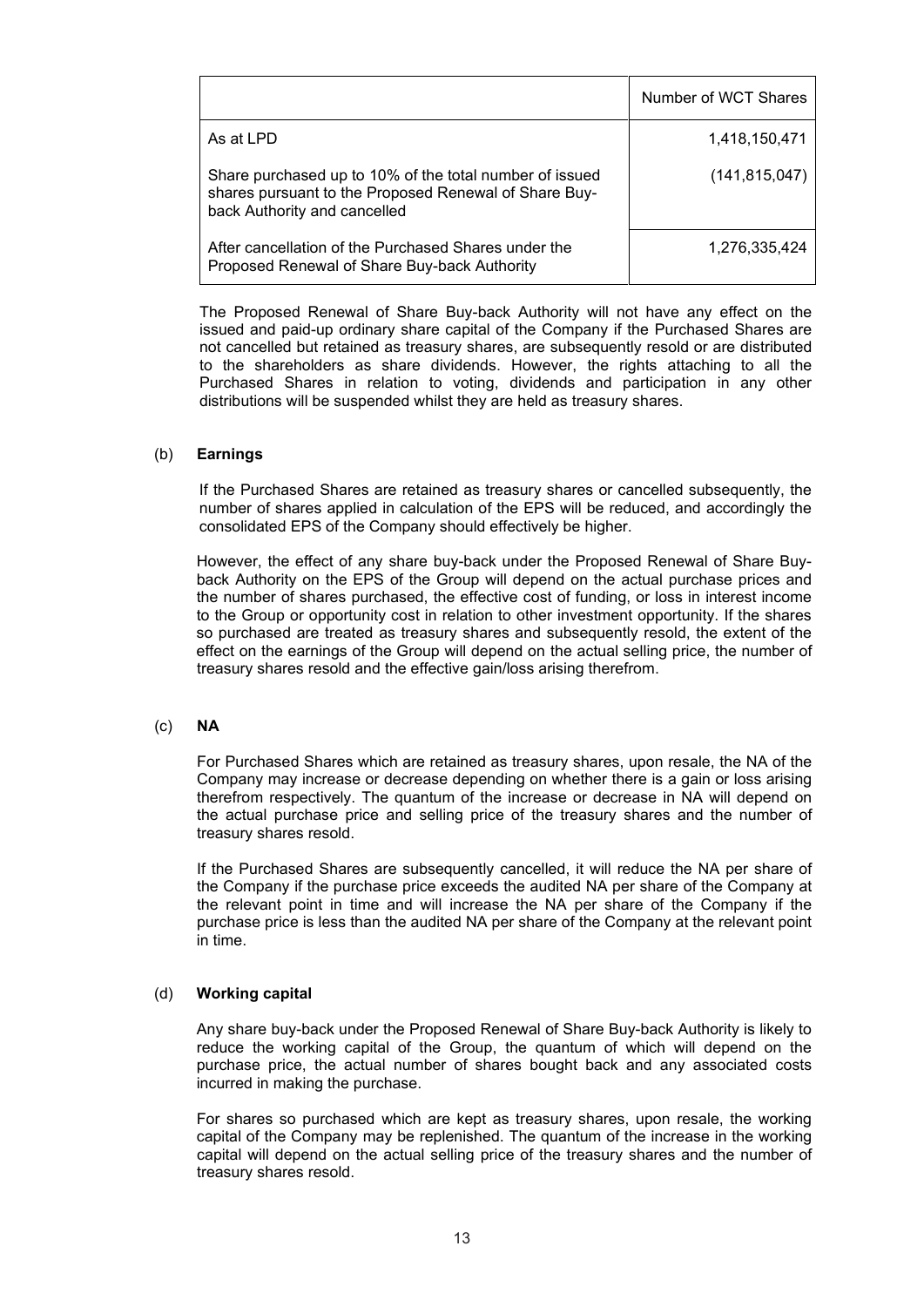# (e) **Dividends**

Any share buy-back under the Proposed Renewal of Share Buy-back Authority may reduce the funds which would otherwise be available for payment of cash dividend in the future.

Nevertheless, the Purchased Shares which are held as treasury shares may be distributed as share dividends to the entitled shareholders of the Company in lieu of cash dividends.

# (f) **Shareholdings of Directors and Substantial Shareholders**

The proforma effects of any share buy-back under the Proposed Renewal of Share Buyback Authority on the percentage of the shareholdings of the Directors and Substantial Shareholders of WCT based on the Register of Directors' Shareholdings and Register of Substantial Shareholders as at LPD respectively, and assuming the share bought back under the Proposed Renewal of Share Buy-back Authority is carried out in full and cancelled, are set out in Table 1 and 2 below:-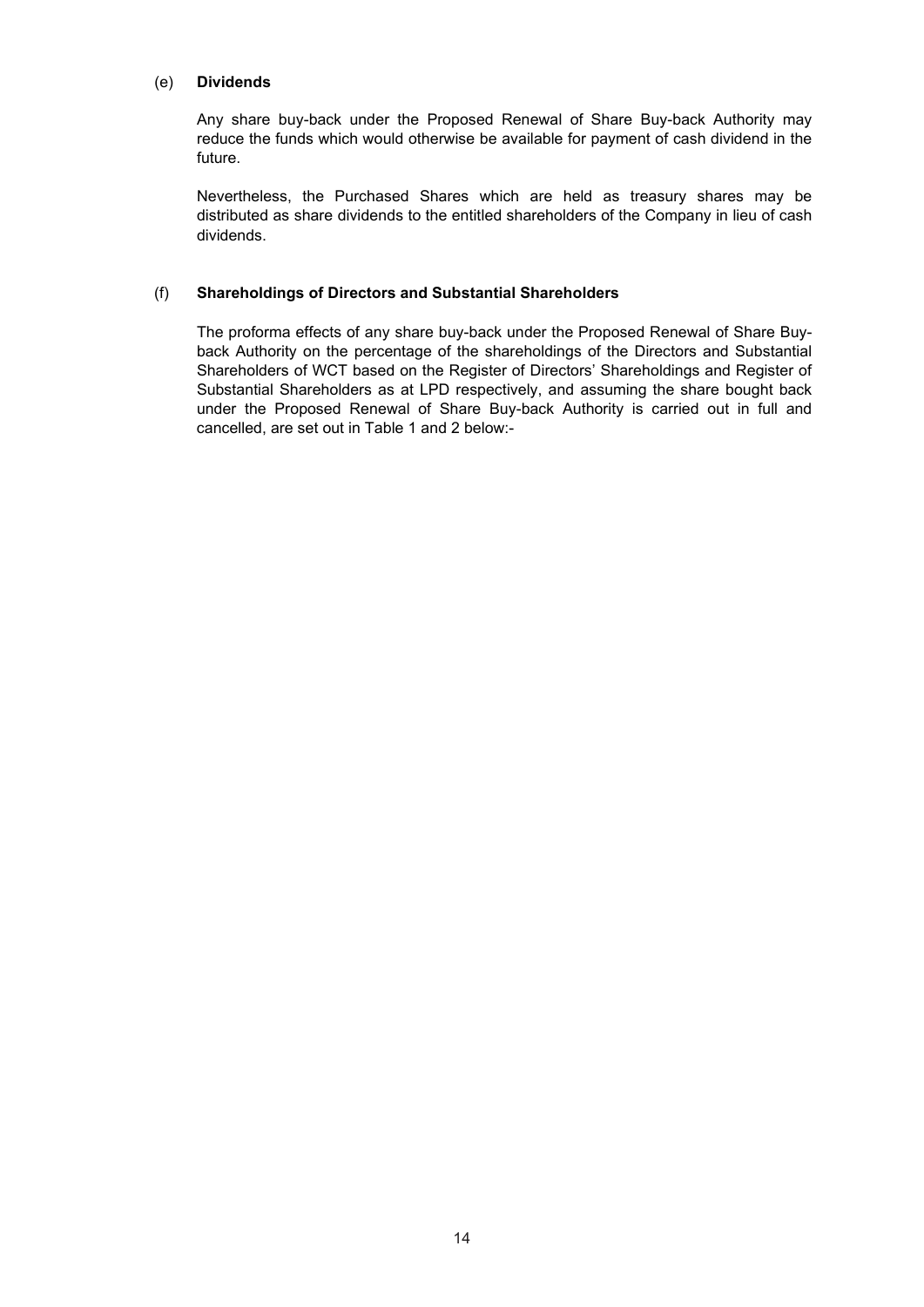| TABLE <sub>1</sub>            |                                        |              | As at LPD                              |       |                    |                                       |      | cancelled under the Proposed Renewal of<br>After the 10% share bought back and<br>Share Buy-back Authority |       |                    |
|-------------------------------|----------------------------------------|--------------|----------------------------------------|-------|--------------------|---------------------------------------|------|------------------------------------------------------------------------------------------------------------|-------|--------------------|
| <b>DIRECTORS</b>              | Direct                                 |              | <b>Indirect</b>                        |       |                    | <b>Direct</b>                         |      | <b>Indirect</b>                                                                                            |       |                    |
|                               | Shares held<br>Number of<br><b>NOT</b> | వ్           | Shares held<br>Number of<br><b>NCT</b> | ಸ್    |                    | Shares held<br>Number of<br><b>US</b> | వ్   | WCT Shares<br>Number of<br>held                                                                            | వ్    |                    |
| Tan Sri Lim Siew Choon        | 105, 142, 753                          | 7.42         | 257,220,078                            | 18.15 | $\widehat{z}$      | 105, 142, 753                         | 8.24 | 257,220,078                                                                                                | 20.15 | $\widehat{z}$      |
| Dato' Lee Tuck Fook           |                                        | ı            |                                        |       |                    | ı                                     |      |                                                                                                            |       |                    |
| Chow Ying Choon               | $\mathbf{I}$                           | ı            |                                        |       |                    | ı                                     |      |                                                                                                            |       |                    |
| Liang Kai Chong               | 3,925,122                              | 0.28         | 277,635                                | 0.02  | $\widehat{\alpha}$ | 3,925,122                             | 0.31 | 277,635                                                                                                    | 0.02  | $\widehat{\omega}$ |
| Tan Sri Marzuki Bin Mohd Noor | ı                                      | ı            |                                        |       |                    | ı                                     |      |                                                                                                            |       |                    |
| Datuk Ab Wahab Bin Khalil     | ı                                      | $\mathbf{I}$ |                                        |       |                    | ı                                     |      |                                                                                                            |       |                    |
| Dato' Ng Sooi Lin             | ı                                      | ı            |                                        |       |                    | ı                                     |      |                                                                                                            |       |                    |
| Ng Soon Lai @ Ng Siek Chuan   | ı                                      | ı            |                                        |       |                    | ı                                     |      |                                                                                                            |       |                    |
| Rahana Binti Abdul Rashid     | ı                                      | ı            |                                        |       |                    | ı                                     |      |                                                                                                            |       |                    |
|                               |                                        |              |                                        |       |                    |                                       |      |                                                                                                            |       |                    |

| TABLE 2                    |                                        |       | As at LPD                              |             |           |                                        |       | cancelled under the Proposed Renewal of<br>After the 10% share bought back and<br>Share Buy-back Authority |       |               |
|----------------------------|----------------------------------------|-------|----------------------------------------|-------------|-----------|----------------------------------------|-------|------------------------------------------------------------------------------------------------------------|-------|---------------|
| SUBSTANTIAL SHAREHOLDERS   | <b>Direct</b>                          |       | <b>Indirect</b>                        |             |           | <b>Direct</b>                          |       | <b>Indirect</b>                                                                                            |       |               |
|                            | Shares held<br>Number of<br><b>VCT</b> | వ్    | Shares held<br>Number of<br><b>WCT</b> | ಸಿ          |           | Shares held<br>Number of<br><b>WCT</b> | వ్    | <b>WCT Shares</b><br>Number of<br>held                                                                     | ೢೕ    |               |
| Tan Sri Lim Siew Choon     | 105, 142, 753                          |       | 7.42 257,220,078                       | $18.15$ (1) |           | 105, 142, 753                          | 8.24  | 257,220,078                                                                                                | 20.15 | $\epsilon$    |
| Legacy Pacific Limited     |                                        |       | 257,220,078                            | 18.15       | $\hat{t}$ |                                        |       | 257,220,078                                                                                                | 20.15 | $\widehat{z}$ |
| Dominion Nexus Sdn Bhd     | 257,220,078                            | 18.15 |                                        |             |           | 257,220,078                            | 20.15 |                                                                                                            |       |               |
| AmanahRaya Trustees Berhad | 82,507,345                             | 5.82  |                                        |             |           | 82,507,345                             | 6.46  |                                                                                                            |       |               |
|                            |                                        |       |                                        |             |           |                                        |       |                                                                                                            |       |               |

*(1) Deemed interested pursuant to Section 8 of the Companies Act, 2016.*

*(2) Indirect interest held through spouse.*

**Notes:**<br>(1) Deemed interested pursuant to Section 8 of the Companies Act, 2016.<br>(2) Indirect interest held through spouse.<br>(3) The percentage shareholding as at LPD was computed after excluding 914,942 treasury shares. *(3) The percentage shareholding as at LPD was computed after excluding 914,942 treasury shares.*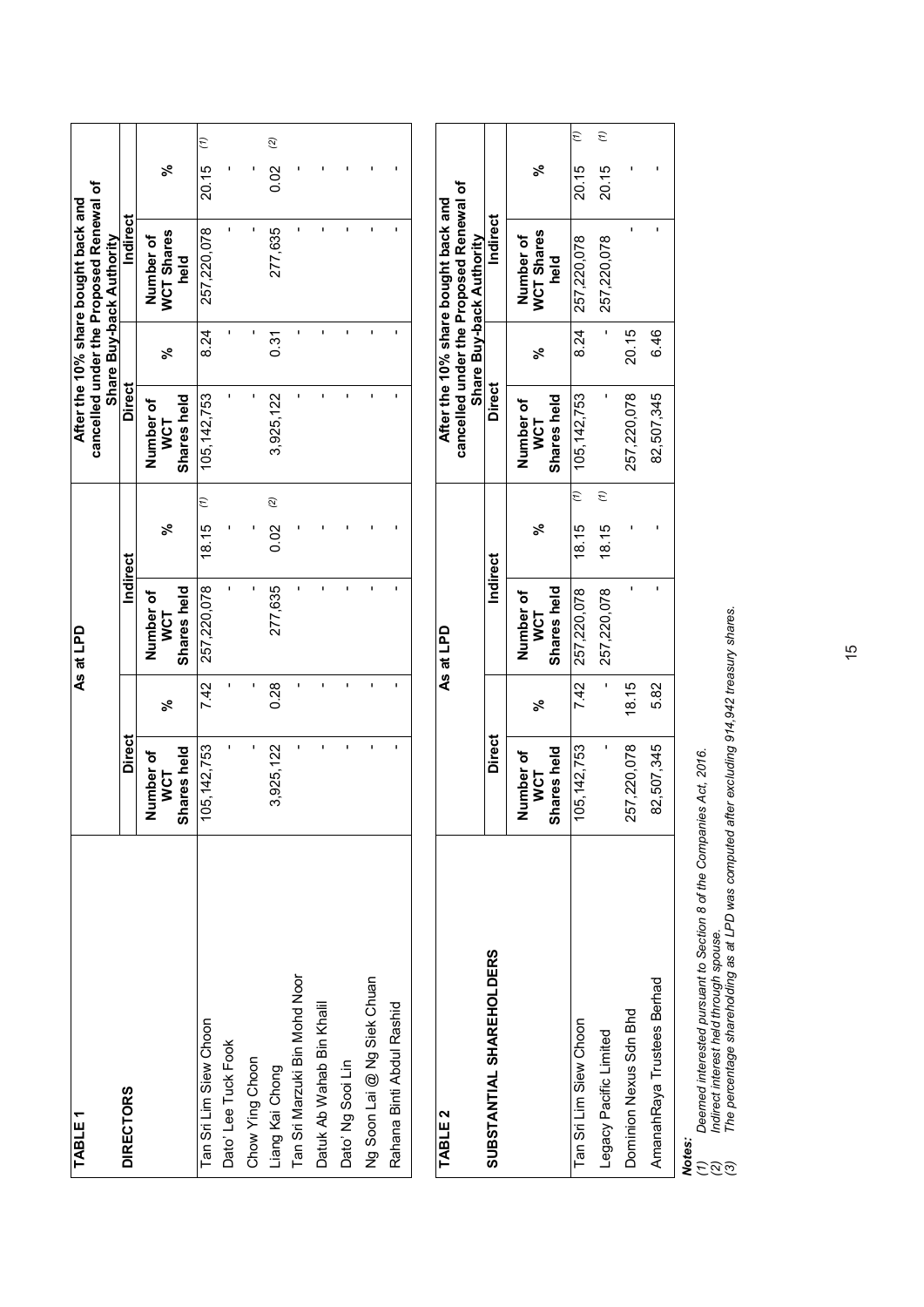# **6. WCT SHARES PURCHASED IN THE PREVIOUS TWELVE (12) MONTHS**

As at the LPD, there are 914,942 WCT Shares held as treasury shares. During the past twelve (12) months preceding the LPD, the Company has not purchased any of its issued shares, transfer, resale or cancel any treasury shares.

# **7. HISTORICAL SHARE PRICES**

The monthly highest and lowest prices of WCT Shares as traded on Bursa Securities for the past twelve (12) months from April 2021 to March 2022 are as follows:

| Month     | High (RM) | Low (RM) |
|-----------|-----------|----------|
| 2021      |           |          |
|           |           |          |
| April     | 0.595     | 0.510    |
| May       | 0.540     | 0.450    |
| June      | 0.585     | 0.465    |
| July      | 0.585     | 0.495    |
| August    | 0.560     | 0.505    |
| September | 0.630     | 0.535    |
| October   | 0.710     | 0.600    |
| November  | 0.620     | 0.525    |
| December  | 0.540     | 0.500    |
| 2022      |           |          |
| January   | 0.535     | 0.500    |
| February  | 0.525     | 0.480    |
| March     | 0.585     | 0.450    |

The last transacted price of WCT Shares on LPD : RM0.580

# **8. IMPLICATIONS OF THE CODE**

It is the intention of the Board to implement any share buy-back under the Proposed Renewal of Share Buy-back Authority in a manner that will not result in any of the shareholders of the Company having to undertake a mandatory take-over offer pursuant to the Code.

Based on Section 5(f) above, no substantial shareholder(s) are expected to trigger an obligation to undertake a mandatory offer assuming the Company fully purchases up to 10% of its issued shares pursuant to the Proposed Renewal of Share Buy-back Authority.

#### **9. PUBLIC SHAREHOLDING SPREAD**

As at LPD, the Company had a total of 1,418,150,471 WCT Shares in issue and its public shareholding spread stood at approximately 67%. Assuming the Company purchases up to 141,815,047 WCT Shares under the Proposed Renewal of Share Buy-back Authority and retains them as treasury shares, and assuming the number of Shares held by the substantial shareholders, Directors and persons connected with the substantial shareholders and/or Directors remain unchanged, the public shareholding spread of the Company would have been reduced to approximately 63% on a pro-forma basis which is still in compliance with the minimum public shareholding spread requirement of 25%.

#### **10. INTERESTS OF DIRECTORS, MAJOR SHAREHOLDERS AND/OR PERSONS CONNECTED WITH THEM**

None of the Directors and/or major shareholders of the Company and/or persons connected with them, have any interest, direct or indirect, in the Proposed Renewal of Share Buy-back Authority.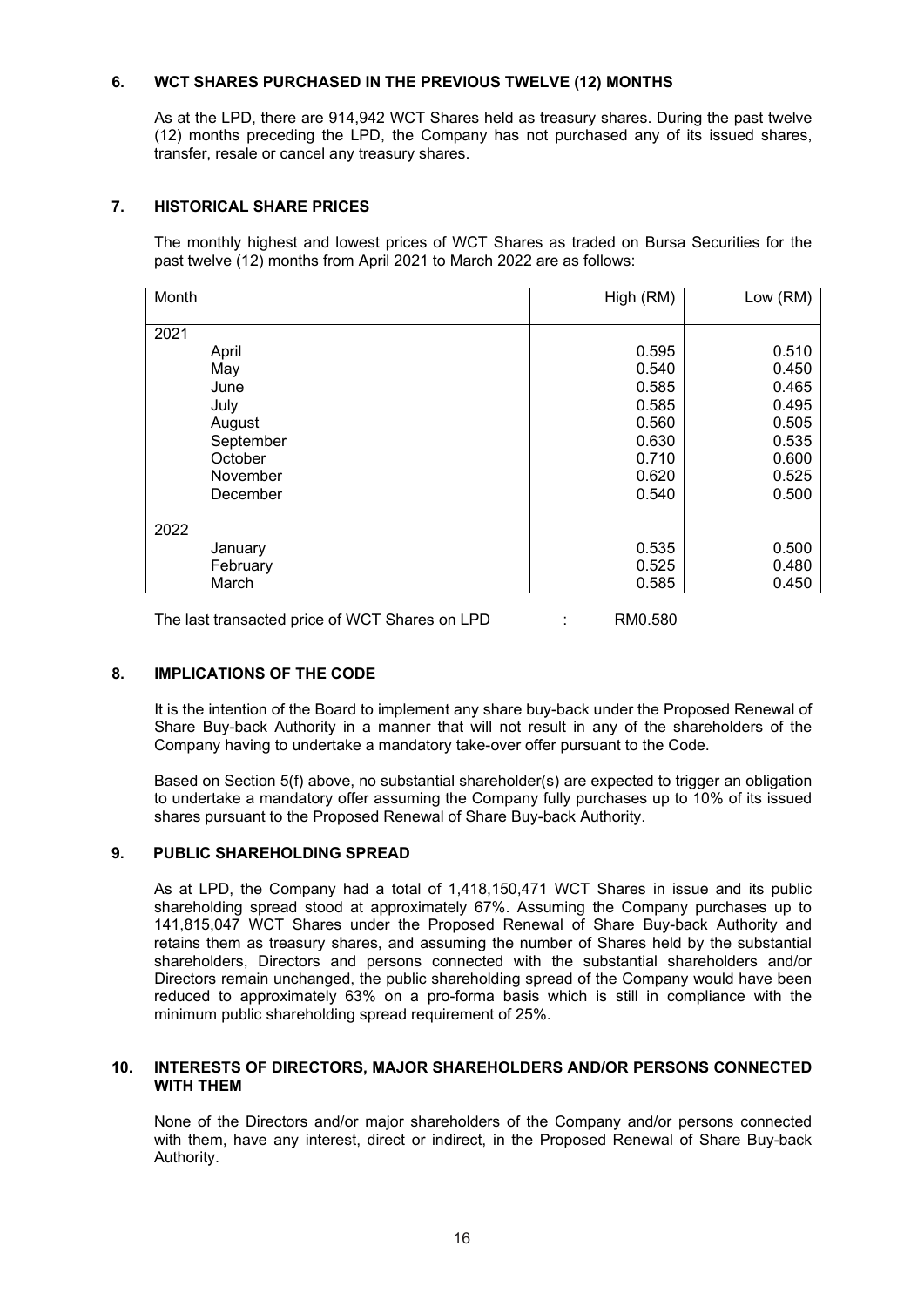#### **11. DIRECTORS' RECOMMENDATION**

The Board, having considered all aspects of the Proposed Renewal of Share Buy-back Authority, is of the opinion that the Proposed Renewal of Share Buy-back Authority is in the best interest of the Company and accordingly, amongst others, the Board recommends that you vote in favour of the ordinary resolution for the Proposed Renewal of Share Buy-back Authority to be tabled at the forthcoming 11<sup>th</sup> AGM.

# **12. AGM**

The 11<sup>th</sup> AGM of the Company will be conducted via a virtual meeting to be broadcast from the Meeting Room, Level 3, New World Petaling Jaya Hotel, Paradigm, No. 1, Jalan SS7/26A, Kelana Jaya, 47301 Petaling Jaya, Selangor Darul Ehsan, Malaysia, on Wednesday, 15 June 2022 at 10.00 a.m or any adjournment thereof for the purpose of, amongst others, considering and if thought fit, passing with or without modifications, the ordinary resolution to give effect to the Proposed Renewal of Share Buy-back Authority. No physical general meeting with shareholders will be conducted by the Company.

Shareholders may attend (including posing questions to the Board via real time submission of typed texts) and vote (collectively, "participate") remotely at the 11<sup>th</sup> AGM of the Company via the Remote Participation and Voting facilities provided by Boardroom Share Registrars Sdn. Bhd. via its online website at https://meeting.boardroomlimited.my.

If you are unable to participate at the  $11<sup>th</sup>$  AGM, you may appoint a proxy to participate on your behalf by completing the Form of Proxy enclosed in the Company's Annual Report 2021 in accordance with the instructions printed therein and depositing the same at the Company's Share Registrar's office, Boardroom Share Registrars Sdn. Bhd., at Ground Floor or 11<sup>th</sup> Floor, Menara Symphony, No. 5, Jalan Prof. Khoo Kay Kim, Seksyen 13, 46200 Petaling Jaya, Selangor Darul Ehsan, Malaysia or submitting it electronically via Boardroom Smart Investor Online Portal at https://investor.boardroomlimited.com, as soon as possible before 10.00 a.m. on 14 June 2022. Please refer to the procedures provided in the Administrative Details for the 11<sup>th</sup> AGM, which are available at this link https://www.wct.com.my/11thAGM/.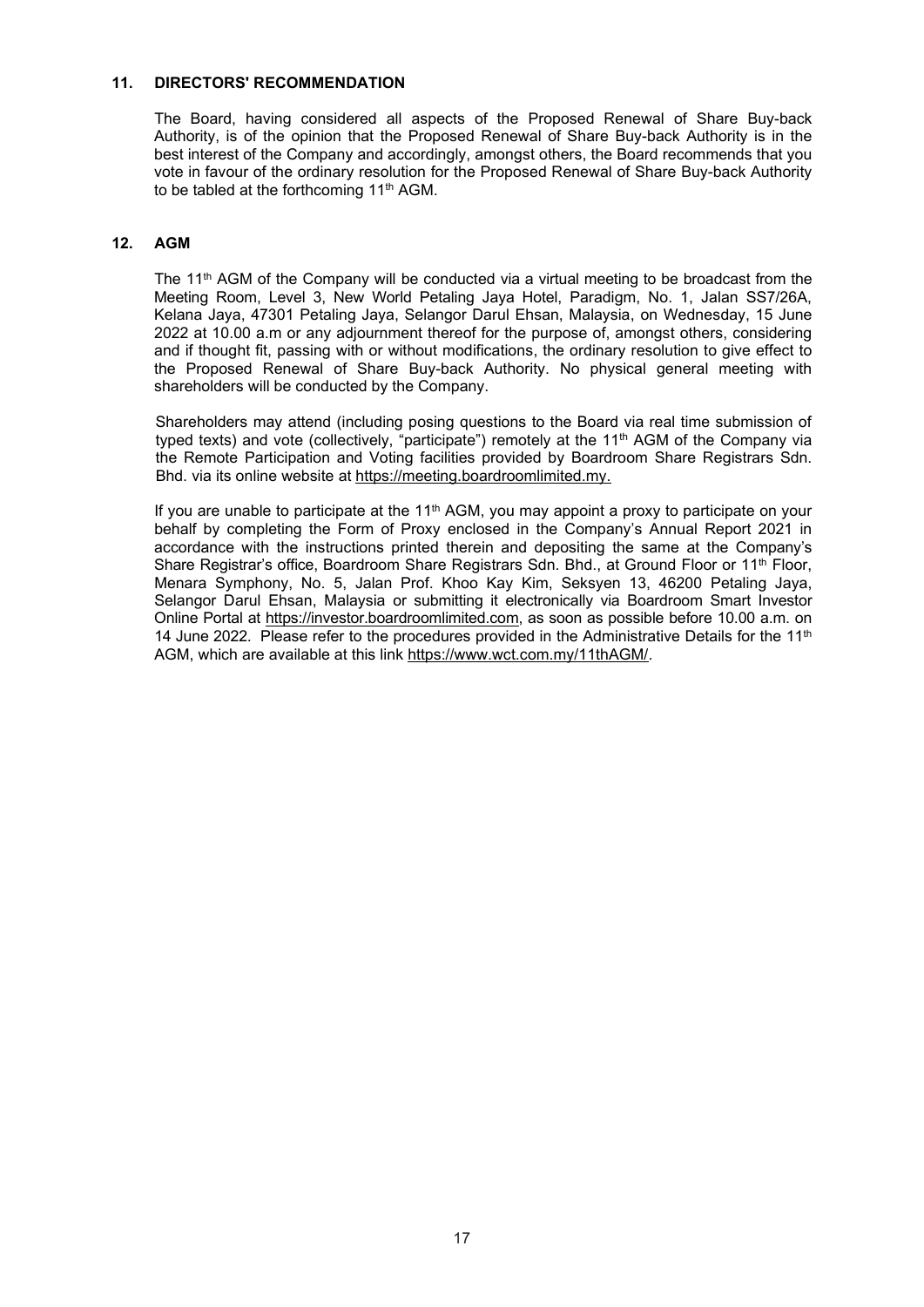# **APPENDIX I – FURTHER INFORMATION**

# **1. DIRECTORS' RESPONSIBILITY STATEMENT**

This Circular and Statement have been seen and approved by the Directors of WCT who collectively and individually accept full responsibility for the accuracy of the information given and confirm that after having made all reasonable enquiries and to the best of their knowledge and belief, there are no other facts the omission of which would make any statement herein false and misleading.

# **2. MATERIAL LITIGATION**

Save as disclosed below, the Group is not engaged in any material litigation, claims or arbitration, either as plaintiff or defendant, and to the best of the Board's knowledge or belief, the Board is not aware of any proceedings pending or threatened against the Group as at LPD:-

#### **In the matter of an arbitration under the Asian International Arbitration Centre (AIAC) (AIAC ref: AIAC/D/ADM-688-2019) Segi Astana Sdn Bhd ("SASB") v Malaysia Airports Holdings Berhad ("MAHB")**

SASB had on 21 March 2019 through its solicitors served a Notice of Arbitration dated 21 March 2019 on MAHB, claiming against MAHB a sum of RM70.0 million in respect of losses and damages suffered pertaining to, inter alia, the delay in the commencement of the commercial operation of the KLIA-2 Integrated Complex. The sums are payable pursuant to the Concession Agreement dated 22 September 2011 executed between SASB, WCTB and MAHB ("Concession Agreement").

The arbitration evidentiary hearing was completed in 2021 and the Arbitral Tribunal is expected to deliver its final award by / before end of 2022. The Board is, after consultation with its solicitors, of the view that SASB's chances of success in the arbitration proceedings are good.

# **3. MATERIAL CONTRACTS**

There were no contracts which are material (not being contracts entered into in the ordinary course of business) which have been entered into by the Company and/or any of its subsidiaries within the two (2) years immediately preceding LPD.

# **4. DOCUMENTS AVAILABLE FOR INSPECTION**

Copies of the following documents are available for inspection at the Company's Registered Office at B-30-01, The Ascent, Paradigm, No. 1, Jalan SS7/26A, Kelana Jaya, 47301 Petaling Jaya, Selangor Darul Ehsan during normal office hours from Mondays to Fridays (except public holidays) from the date of this Circular/Statement up to the time stipulated for the holdings of the forthcoming 11<sup>th</sup> AGM:

- (a) the Constitution of the Company;
- (b) the audited financial statements of the Company and the Group for the past two (2) financial years ended 31 December 2020 and 31 December 2021; and
- (c) the relevant cause papers in respect of the material litigations referred to in Section 2 above.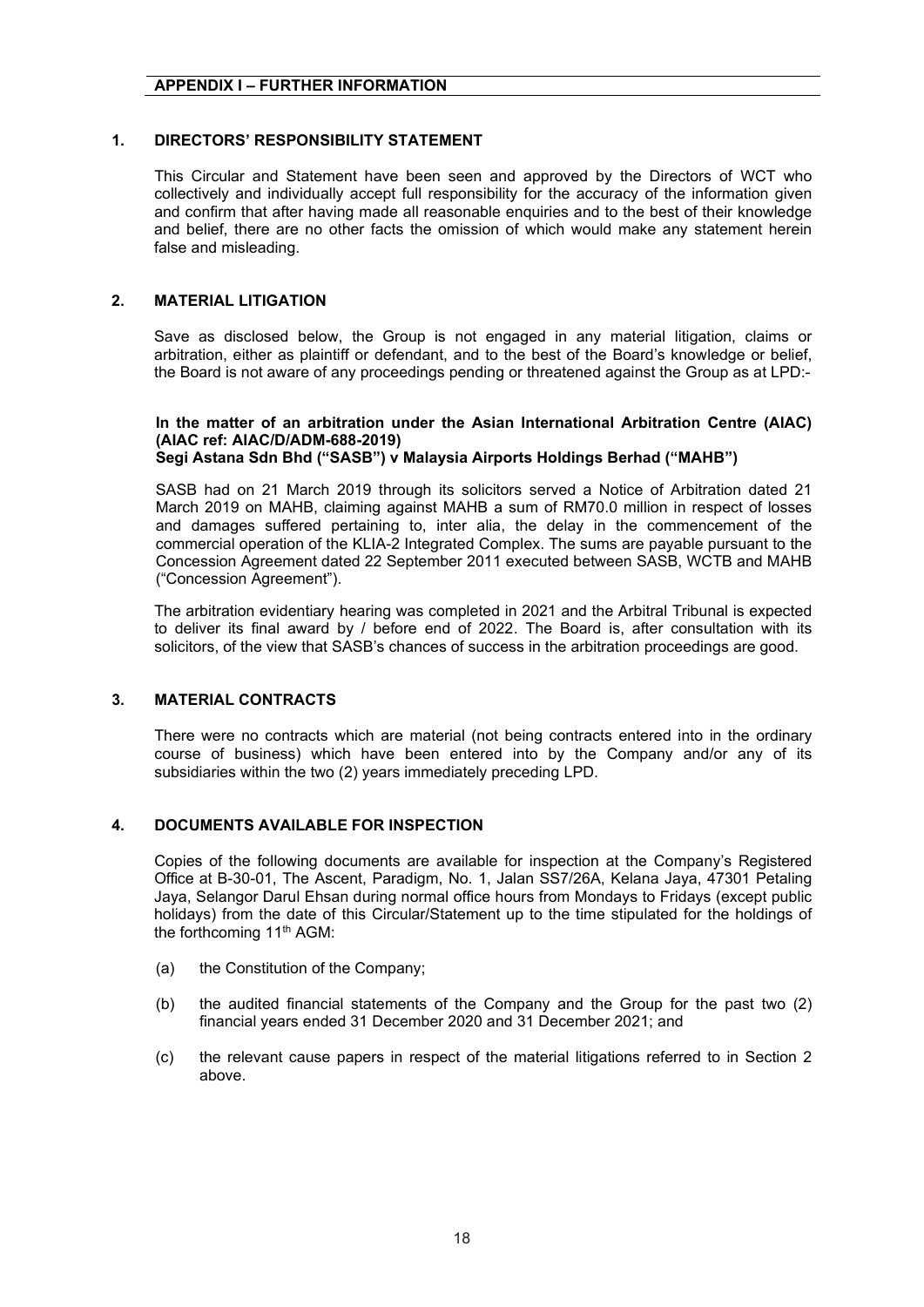# **APPENDIX II – EXTRACT OF ORDINARY RESOLUTION FOR THE PROPOSED RENEWAL OF RRPT MANDATE**

"THAT approval be and is hereby given to the Company and its subsidiaries ("WCT Group") to enter into and give effect to the recurrent related party transactions of a revenue or trading nature and with all classes of related parties as set out in Section 2, Part A of the Circular to Shareholders dated 27 April 2022 which are necessary for the Group's day-to-day operations, provided that:

- a) the transactions are in the ordinary course of business and are carried out at arm's length basis on normal commercial terms of the WCT Group and on terms not more favourable to the related parties than those generally available to the public or third parties where applicable and not to the detriment of the minority shareholders of the Company; and
- b) the shareholders' mandate is subject to annual renewal and disclosure is made in the annual report of the aggregate value of transactions conducted pursuant to the shareholders' mandate during the financial year based on the following information:
	- (i) the type of the recurrent related party transactions made; and  $(i)$  the names of the related parties involved in the recurrent re
	- the names of the related parties involved in the recurrent related party transactions made and their relationship with the WCT Group,

THAT such approval shall continue to be in force until:

- (i) the conclusion of the next Annual General Meeting ("AGM") of the Company following the general meeting at which such mandate was passed, at which time it will lapse, unless by a resolution passed at the meeting, the authority is renewed; or
- (ii) the expiration of the period within which the next AGM is required to be held pursuant to Section 340(2) of the Companies Act, 2016 (the "Act") (but shall not extend to such extension as may allowed pursuant to Section 340(4) of the Act); or
- (iii) revoked or varied by resolution passed by the shareholders of the Company in a general meeting;

whichever is the earlier,

AND THAT the Directors of the Company be and are hereby authorised to complete and do all such acts and things (including executing such documents as may be required) to give effect to the transactions contemplated and/or authorised by the Proposed Renewal of RRPT Mandate."